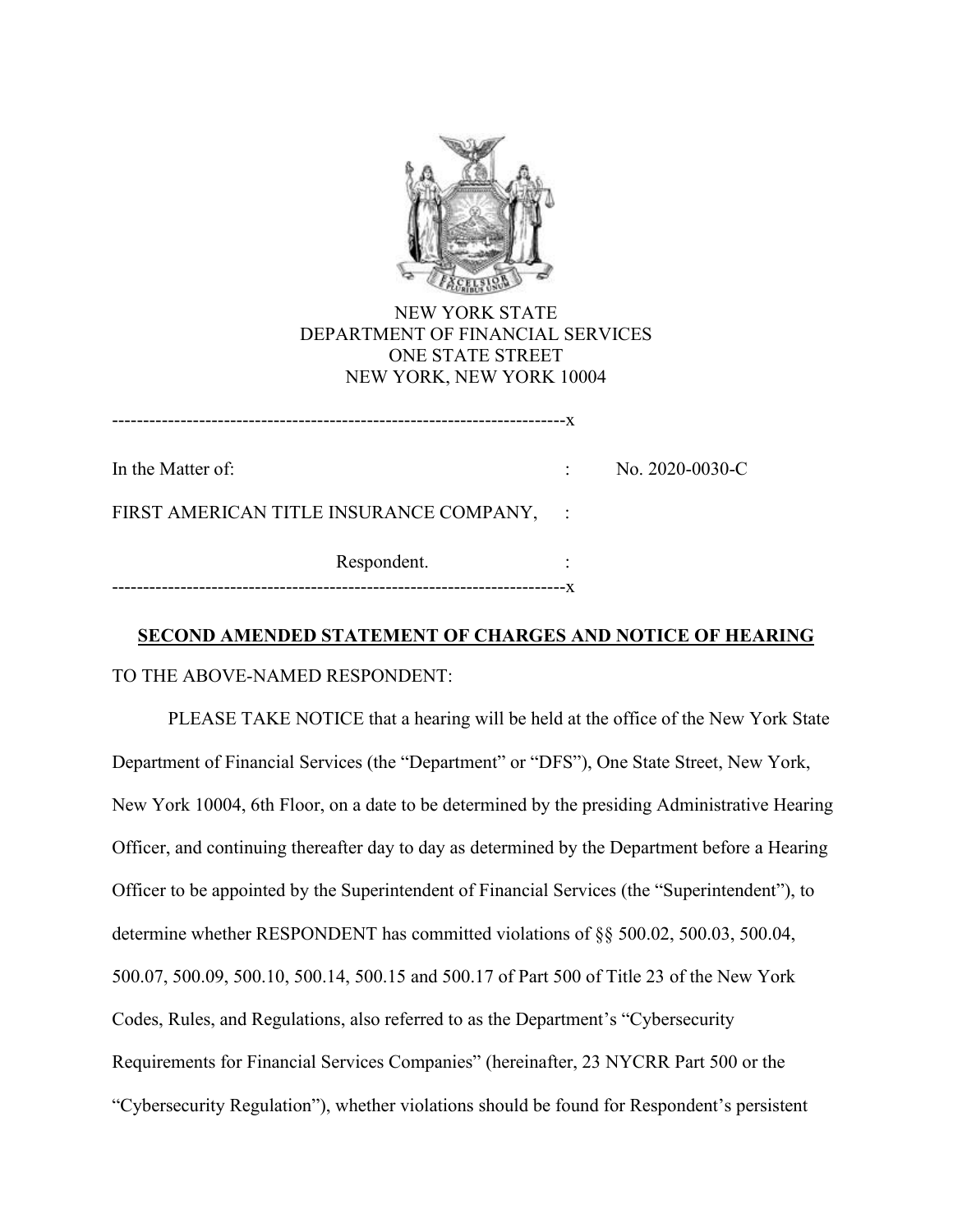failures to safeguard customer information, and whether civil monetary penalties shall be imposed and other appropriate relief be granted as a result of such findings.

#### OVERVIEW

1. For more than four years, First American Title Insurance Company ("First American" or "Respondent") exposed tens of millions of documents that contained consumers' sensitive personal information including bank account numbers and statements, mortgage and tax records, Social Security numbers, wire transaction receipts, and drivers' license images.

2. From at least October 2014 through May 2019, due to a known vulnerability on Respondent's public-facing website (the "Vulnerability"), these records were available to anyone with a web browser.

3. The Uniform Resource Locator (the "URL") of a web application is the specific web address that makes it possible to request a document, file, video, or other resource maintained on the web. By permitting a URL on its public website to be vulnerable to manual manipulation, or re-writing, Respondent knowingly laid bare millions of personal datapoints of its customers from hundreds of First American consumer files for access without any login or authentication requirements.

4. The Vulnerability was first introduced during an application software update in May 2014, and went undetected for years.

5. Respondent's mishandling of its own customers' data was compounded by its willful failure to remediate the Vulnerability, even after it was discovered by a penetration test in December 2018.<sup>1</sup> Remarkably, Respondent instead allowed unfettered access to the personal

 $<sup>1</sup>$  A penetration test is an authorized simulated cyberattack on a computer system, performed to evaluate the security</sup> system, including the potential for unauthorized parties to gain access to the system's features and data.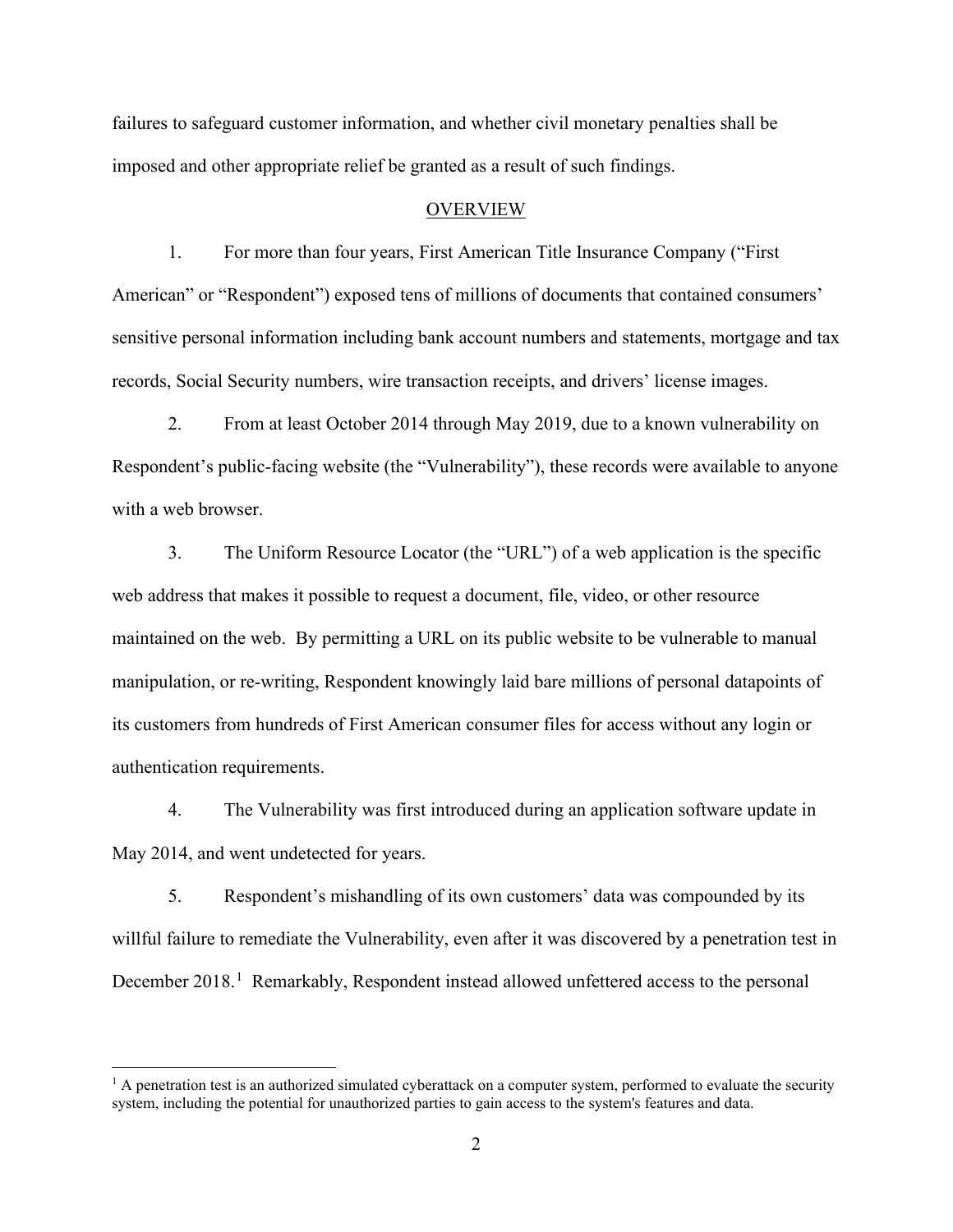and financial data of millions of its customers for six more months until the breach and its serious ramifications were widely publicized by a nationally recognized cybersecurity industry journalist.

## THE ROLE AND JURISDICTION OF THE DEPARTMENT OF FINANCIAL SERVICES

6. The Department of Financial Services is the insurance regulator in the State of New York. The Superintendent of Financial Services is responsible for ensuring the safety and soundness of New York's insurance industry and promoting the reduction and elimination of fraud, abuse, and unethical conduct with respect to insurance participants.

7. The Superintendent has the authority to conduct investigations, bring enforcement proceedings, levy monetary penalties and order injunctive relief against parties who have violated the relevant laws and regulations.

8. Among her many obligations to the public is the Superintendent's consumer protection function, which includes the protection of individuals' private and personally sensitive data from careless, negligent, or willful exposure by licensees of the Department.

9. To support this critical obligation to consumers, the Superintendent's Cybersecurity Regulation places on all DFS-regulated entities ("Covered Entities"), including First American, an obligation to establish and maintain a cybersecurity program designed to protect the confidentiality, integrity, and availability of its Information Systems and its customers' Nonpublic Information, as defined in 23 NYCRR §§ 500.01(e) and 500.01(g), respectively.

10. To that end, the DFS Cybersecurity Regulation requires Covered Entities to implement and maintain cybersecurity policies and procedures to address, to the extent applicable, consumer data privacy and other consumer protection issues with effective controls,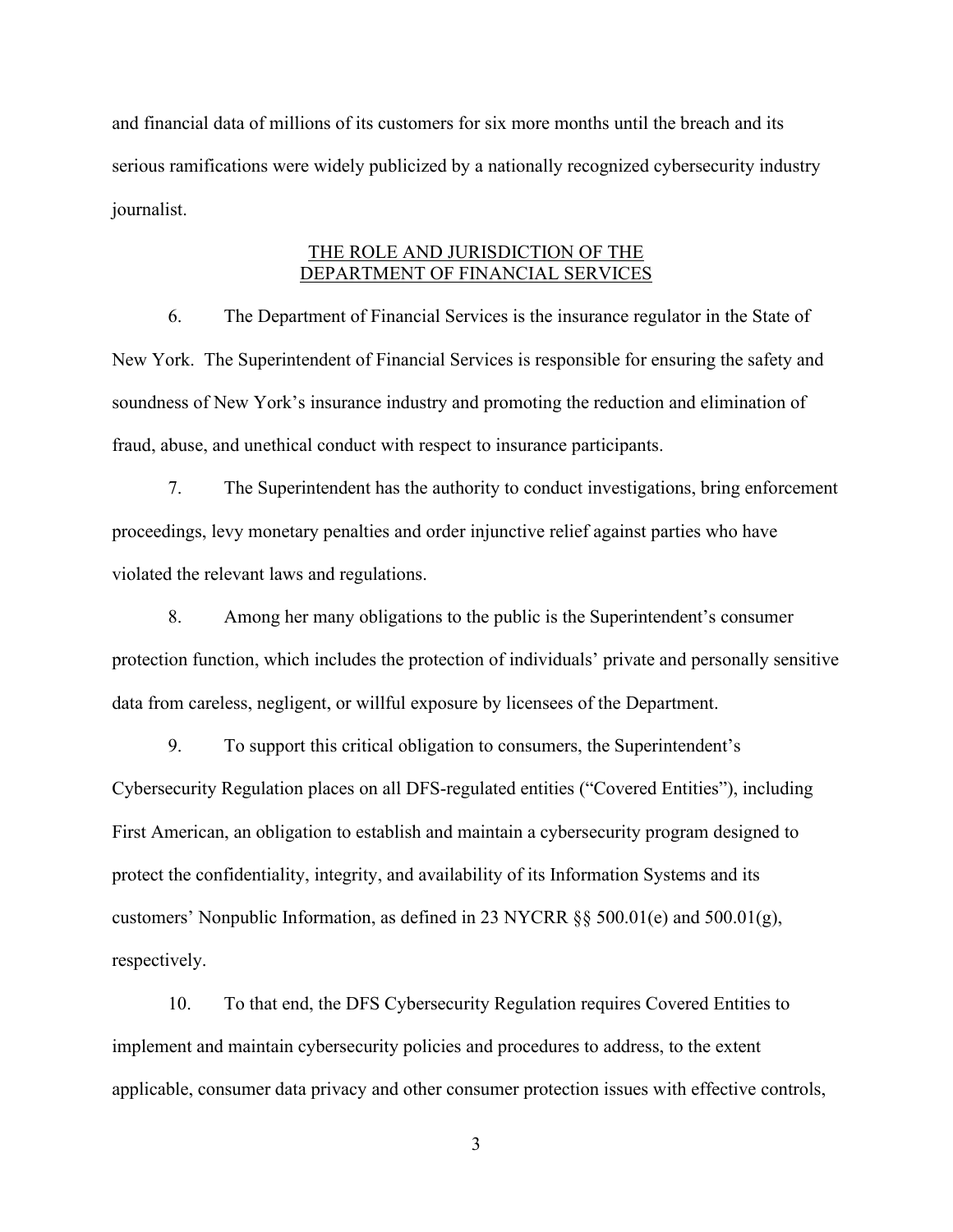secure access privileges, thorough and routine cybersecurity risk assessments, comprehensive training and monitoring for all employees and other users, and well-grounded governance processes to ensure senior attention to these important protections.

11. Every Covered Entity is required to base its cybersecurity policies and procedures on risk assessments to ensure ongoing evaluation of the risks that continuously threaten the security of Nonpublic Information, including sensitive personal information, and to further safeguard the Information Systems that are accessed or held by Third Party Service Providers. Encryption and multifactor authentication are further controls required under the Cybersecurity Regulation to ensure that Covered Entities thoroughly protect their customers' private data.

12. Respondent, a Nebraska-based stock insurance company, is a licensee of the Superintendent authorized to write title insurance in New York. As such, Respondent is a "Covered Entity" under 23 NYCRR § 500.01(c) and is therefore subject to the requirements of the Cybersecurity Regulation.

13. Nonpublic Information ("NPI") means all electronic information that is not publicly available and is: (1) Business-related information of a Covered Entity the tampering with which, or unauthorized disclosure, access or use of which, would cause a material adverse impact to the business, operations or security of the Covered Entity; (2) Any information concerning an individual which because of name, number, personal mark, or other identifier can be used to identify such individual, in combination with any one or more of the following data elements: (i) social security number, (ii) drivers' license number or non-driver identification card number, (iii) account number, credit or debit card number, (iv) any security code, access code or password that would permit access to an individual's financial account, or (v) biometric records; and (3) Any information or data, except age or gender, in any form or medium created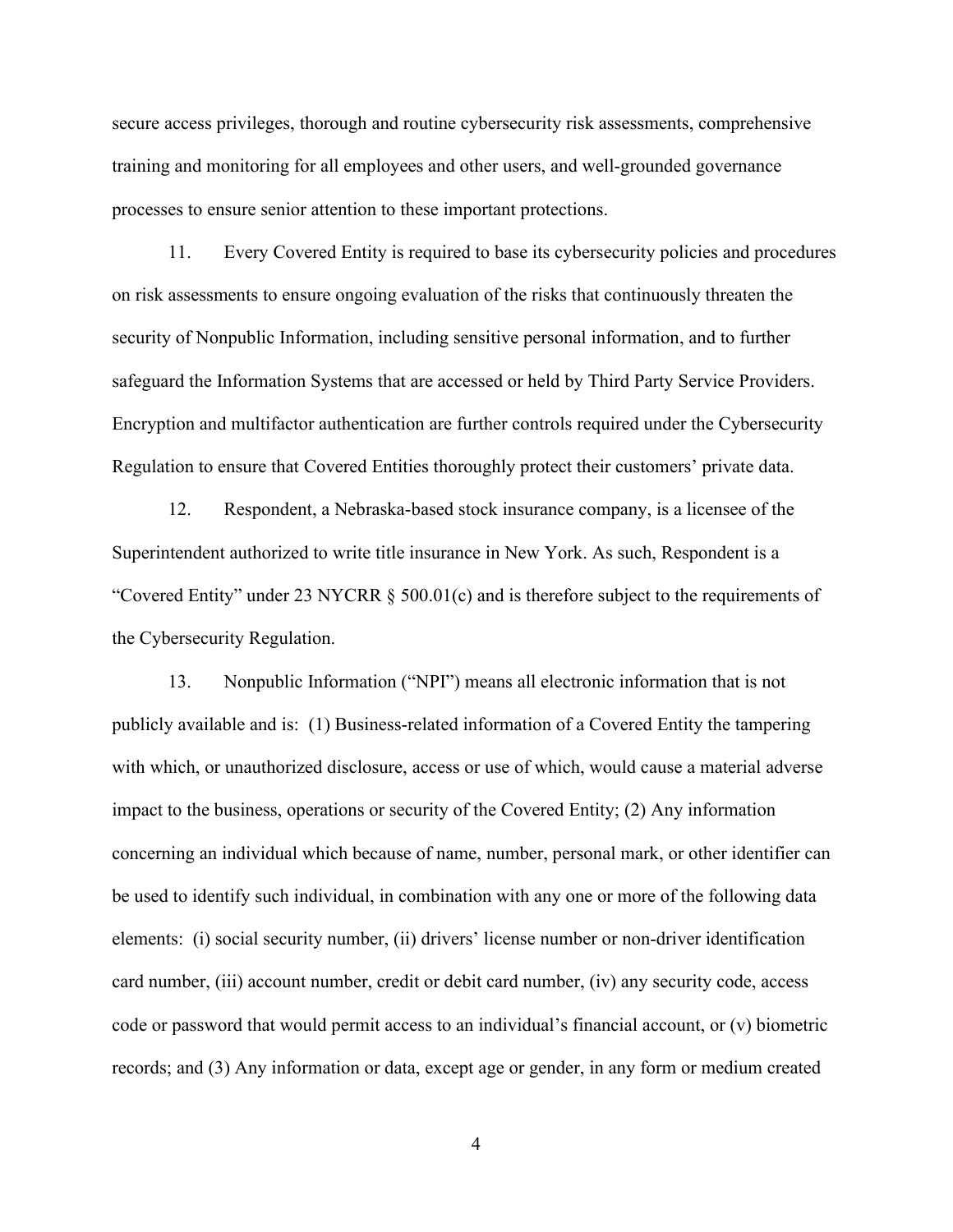by or derived from a health care provider or an individual and that relates to (i) the past, present or future physical, mental or behavioral health or condition of any individual or a member of the individual's family, (ii) the provision of health care to any individual, or (iii) payment for the provision of health care to any individual.

14. Pursuant to Section 404 of the Financial Services Law, the Consumer Protection and Financial Enforcement Division of the Department investigated whether First American was complying with the Superintendent's Cybersecurity Regulation, 23 NYCRR Part 500, which requires that all Department-regulated entities, including First American, have a cybersecurity program that, among other things, protects customer NPI. After such investigation, the Department hereby commences an administrative proceeding alleging that First American has committed the violations described below.

### FACTUAL ALLEGATIONS

#### Respondent's Business Activities

15. Title insurance policies insure the interests of owners or lenders against defects in the title to real property. These defects include adverse ownership claims, liens, encumbrances, or other matters affecting title. Respondent is the second largest title insurance provider in the United States. In 2019, its Title Insurance and Services segment accounted for 91.5% of Respondent's \$6.2 billion in consolidated revenue.

16. When a customer seeks to purchase title insurance, Respondent collects personal information from multiple sources in connection with the insurance application. The customer submits NPI in the form of applications and settlement or financial statements. Others involved in the transaction on behalf of the title customer, such as the real estate agent, lender, escrow, or settlement agent and attorney, also submit documents containing sensitive customer information.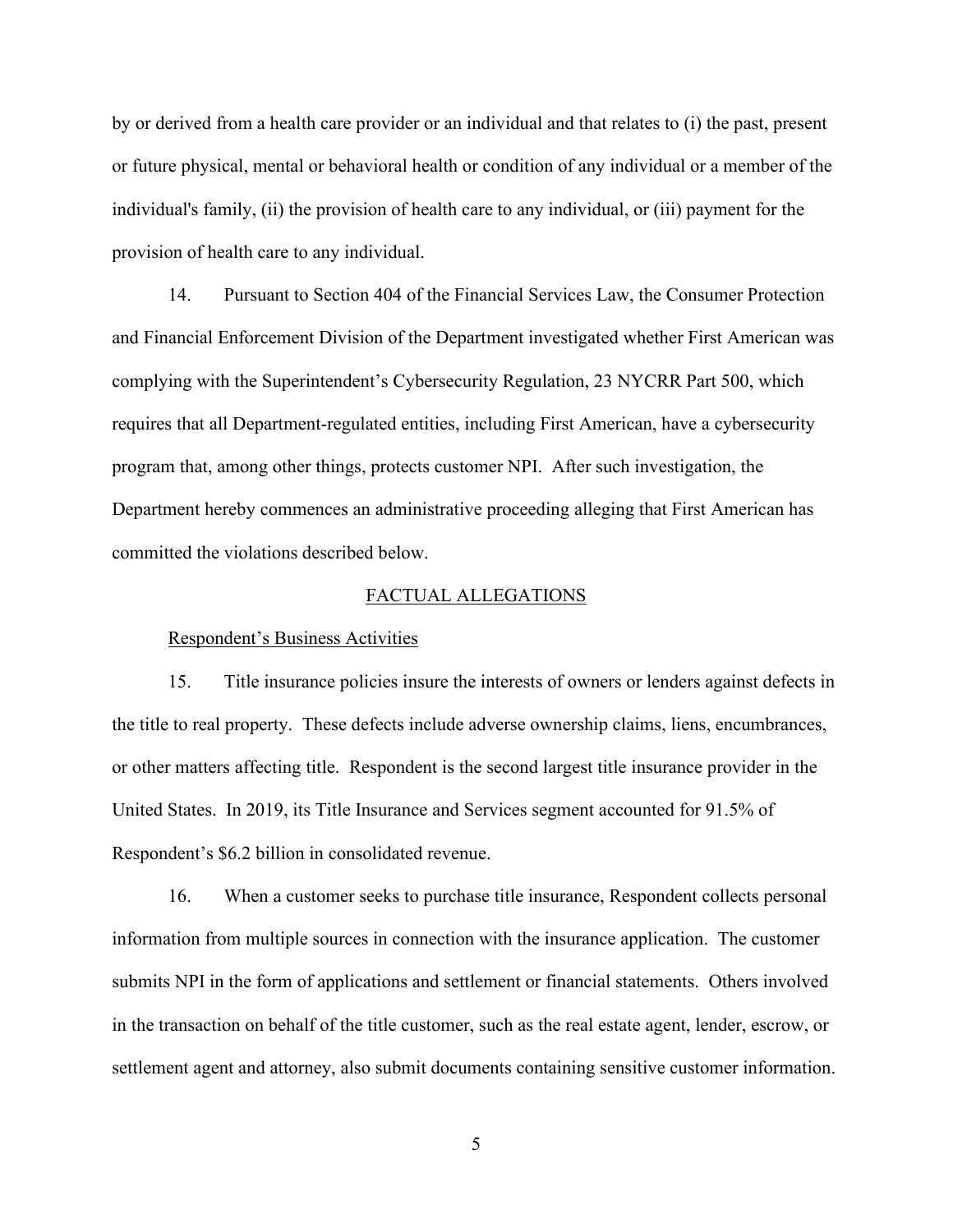In performing the ensuing title search, Respondent obtains, from its own or others' proprietary databases, documents that may also contain personal information such as appraisals, credit reports, escrow account balances, and account numbers. Respondent might also collect documents from public records such as tax assessments and liens to include as part of a title insurance package (the "package" or "title package").

17. Therefore, in the regular course of its business, Respondent collects, stores, and transmits the personal information of millions of buyers and sellers of real estate in the U.S. each year. Respondent stores this information in its main document repository, the FAST image repository, also known as "FAST." Documents can be loaded into FAST by Respondent's employees assigned to any of Respondent's business units. Respondent uses documents stored in FAST to transact title insurance and settlement orders.

18. FAST includes tens of millions of documents with sensitive personal information, such as social security numbers, bank account and wiring information, and mortgage and tax records. In April 2018, for example, FAST contained 753 million documents, 65 million of which had been tagged by Respondent's employees as containing NPI. A random sampling of 1,000 documents that were not tagged showed that 30% of those documents also contained NPI. As of May 2019, FAST contained over 850 million documents.

19. Respondent also created and maintains an application on its network known as EaglePro. EaglePro is a web-based title document delivery system that allows title agents and other Respondent employees to share any document in FAST with outside parties. EaglePro is intended to be used by title agents and others to share the title package with the parties to a real estate transaction. After a party to or a participant in a transaction selects documents from FAST to be shared with another participant of a real estate transaction, EaglePro emails the recipient a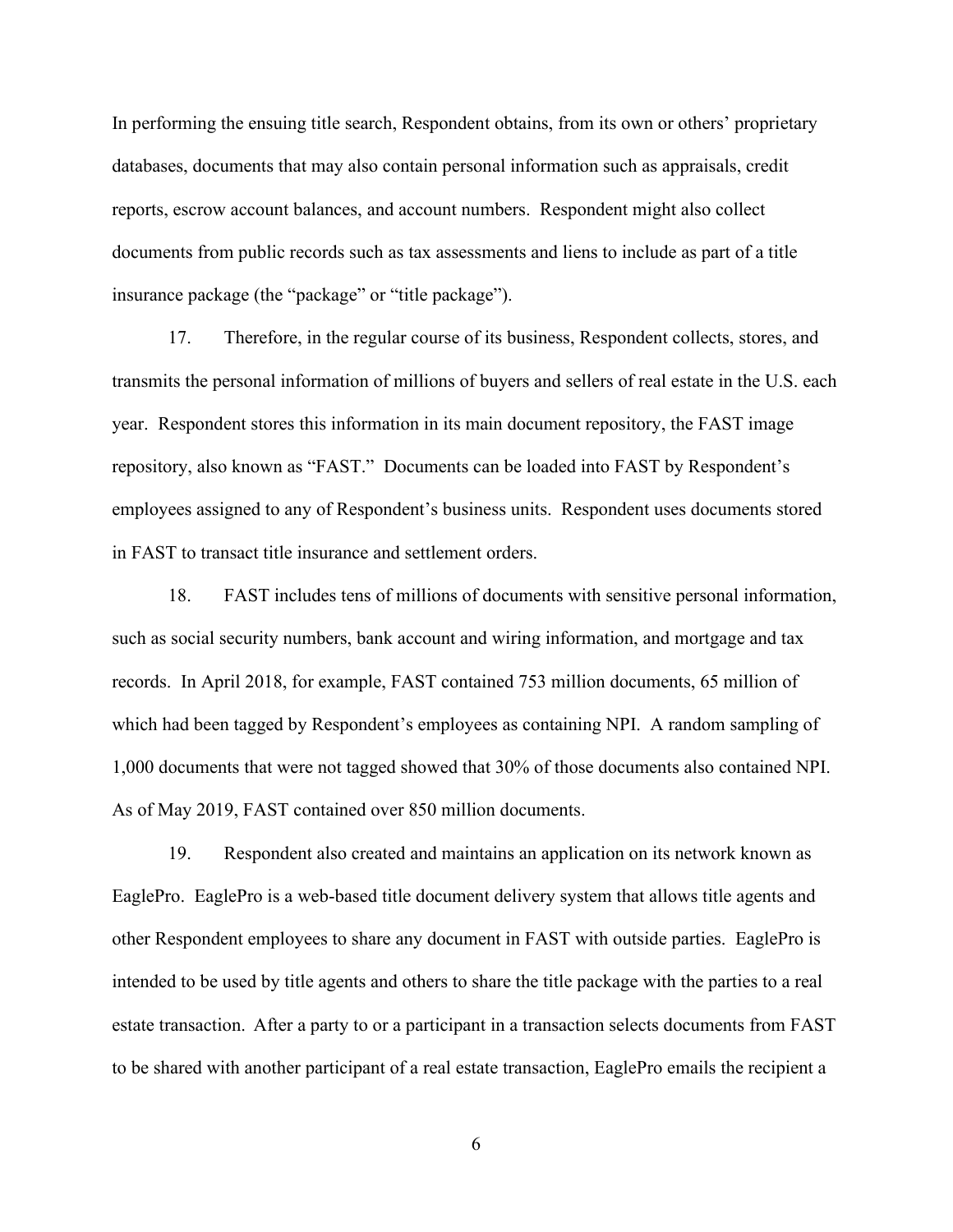link to a website that allows him or her to access those documents. Anyone who had the link or the URL for the website could access the package without login or authentication.

#### Respondent's Data Exposure

20. In October 2014, Respondent updated the EaglePro system in a manner that gave rise to the Vulnerability. The URL for each website shared via EaglePro included an ImageDocumentID number, and each document in FAST was assigned a sequentially numbered ImageDocumentID. By changing the ImageDocumentID number in the URL by one or more digits, anyone could view the document corresponding to the revised ImageDocumentID. As a result, by simply typing in any ImageDocumentID, any document in FAST could be accessed regardless of whether the viewer had authorized access to those documents. Until May 2019, the URLs shared via EaglePro had no expiration date.

21. In other words, more than 850 million documents were accessible to anyone with a URL address providing access to a single document in the EaglePro-generated website. The Vulnerability thus led to exposure of a staggering volume of personal and financially sensitive documents, any number of which could be used by fraudsters to engage in identity theft and even outright theft of assets. Moreover, such theft could occur without individuals knowing their information had been stolen from Respondent.

22. In December 2018, First American's Cyber Defense Team discovered the EaglePro Vulnerability during a penetration test of the EaglePro application. The Cyber Defense Team's role was to conduct penetration tests on Respondent's applications — tests that simulated a cyberattack — to identify vulnerabilities that could be exploited.

23. In an email on December 17, 2018, a member of the Cyber Defense Team alerted the EaglePro Application Development team to the existence of the EaglePro Vulnerability,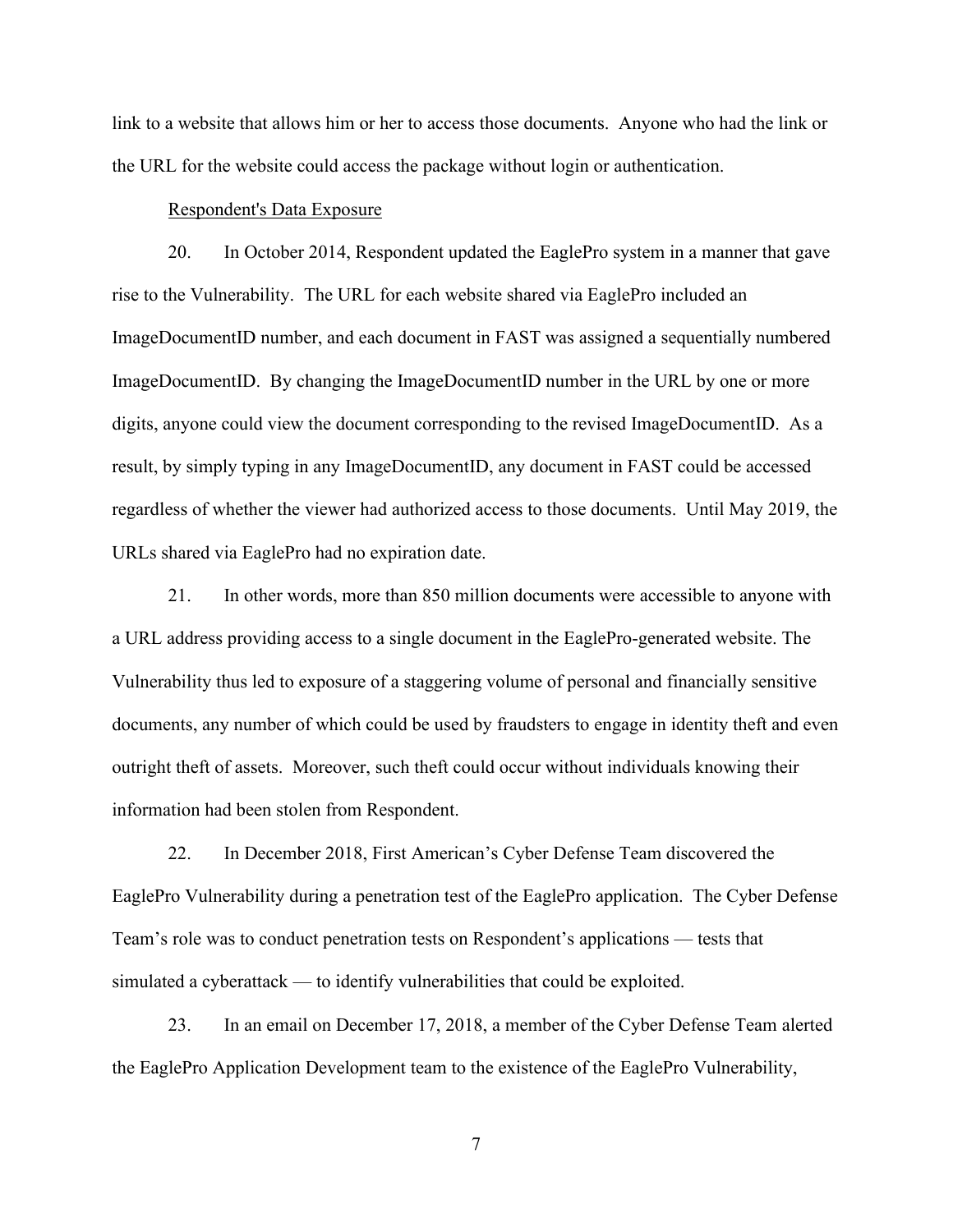reporting "recently discovered important findings during the reconnaissance phase of our current penetration test of the EaglePro application that should be addressed." The email went on to describe the Vulnerability. Recognizing the urgency of the situation, the manager of the Application Development team responsible for EaglePro replied that the Vulnerability should be "address[ed] as soon as possible."

24. On January 11, 2019, the Cyber Defense Team distributed the final report of the EaglePro penetration test. The report described the Vulnerability in detail, including pages of screenshots demonstrating how the EaglePro website URL could be manipulated to display sensitive documents not intended for widespread viewing. The penetration test report also showed that more than 5,000 documents exposed by EaglePro had been subjected to Google search engine indexing, *i.e.*, collection and storage of data by Google to facilitate later information retrieval in the course of open-source Google searches by the public. Among the key findings in the Cyber Defense Team's report was the following warning: "using standard Internet search methods *we were able to bypass authentication to retrieve documents that were found using Google searches*" (emphasis in the original). The Cyber Defense Team reviewed 10 documents exposed by the Vulnerability, and, although none contained NPI, the Cyber Defense Team strongly recommended that the application team investigate further and determine whether sensitive documents were exposed. Despite this clear warning, this recommendation was ignored, and Respondent failed to conduct follow-up investigation.

25. Even more alarming, in the six months following discovery of the Vulnerability, Respondent failed to correct the Vulnerability even though hundreds of millions of documents were exposed. This lapse was caused by a cascade of errors that occurred substantially due to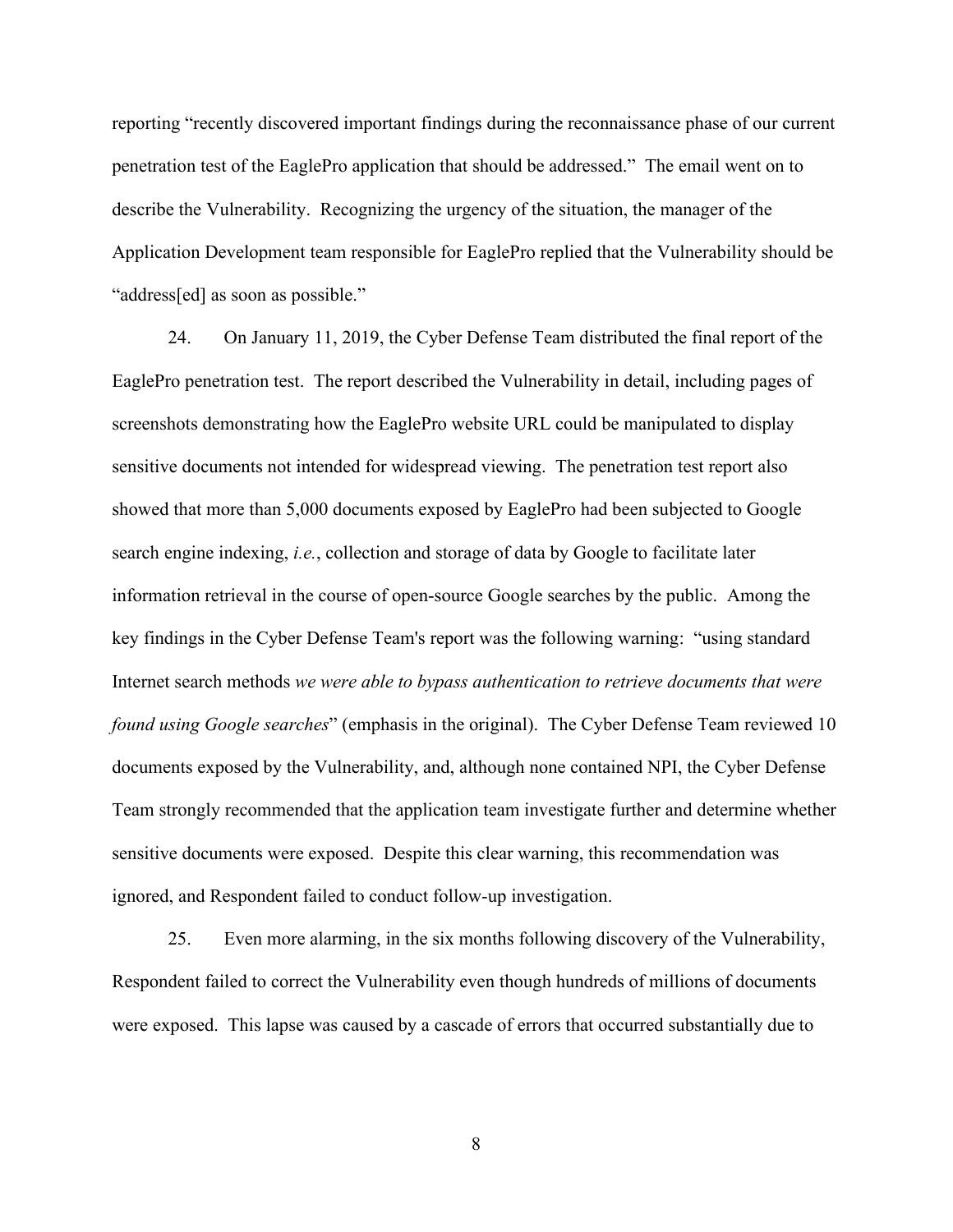flaws in Respondent's vulnerability remediation program. Some of these flaws are illustrated below:

a. Respondent grossly underestimated the level of risk associated with the Vulnerability. During interviews with the Department, several Respondent employees revealed that the Vulnerability was not addressed, in part, because the problem was erroneously classified as "medium severity." The "medium severity" classification, in turn, rested on the mistaken belief that EaglePro could not transmit NPI. Respondent's Chief Information Security Officer ("CISO"), the senior most employee responsible for the security of Respondent's Information Systems, testified that she believed that data accessible in EaglePro was publicly available, and therefore did not constitute NPI. However, anyone with the barest familiarity with EaglePro understood that the application could be used to distribute any documents contained in FAST, including documents of a highly sensitive nature that clearly constituted NPI. Nonetheless, this error was never corrected.

b. Respondent failed to follow its own cybersecurity policies. Respondent's policies required a security overview report for each application and a risk assessment for data stored or transmitted by any application. No security overview or risk assessment was performed for EaglePro.

c. Respondent conducted an unacceptably minimal review of exposed documents, and thereby failed to recognize the seriousness of the security lapse. The Cyber Defense Team reviewed only 10 documents out of the hundreds of millions of documents exposed. While conducting such a preposterously minimal review, the Cyber Defense Team found no NPI in the 10 documents reviewed and thus failed to recognize the seriousness of the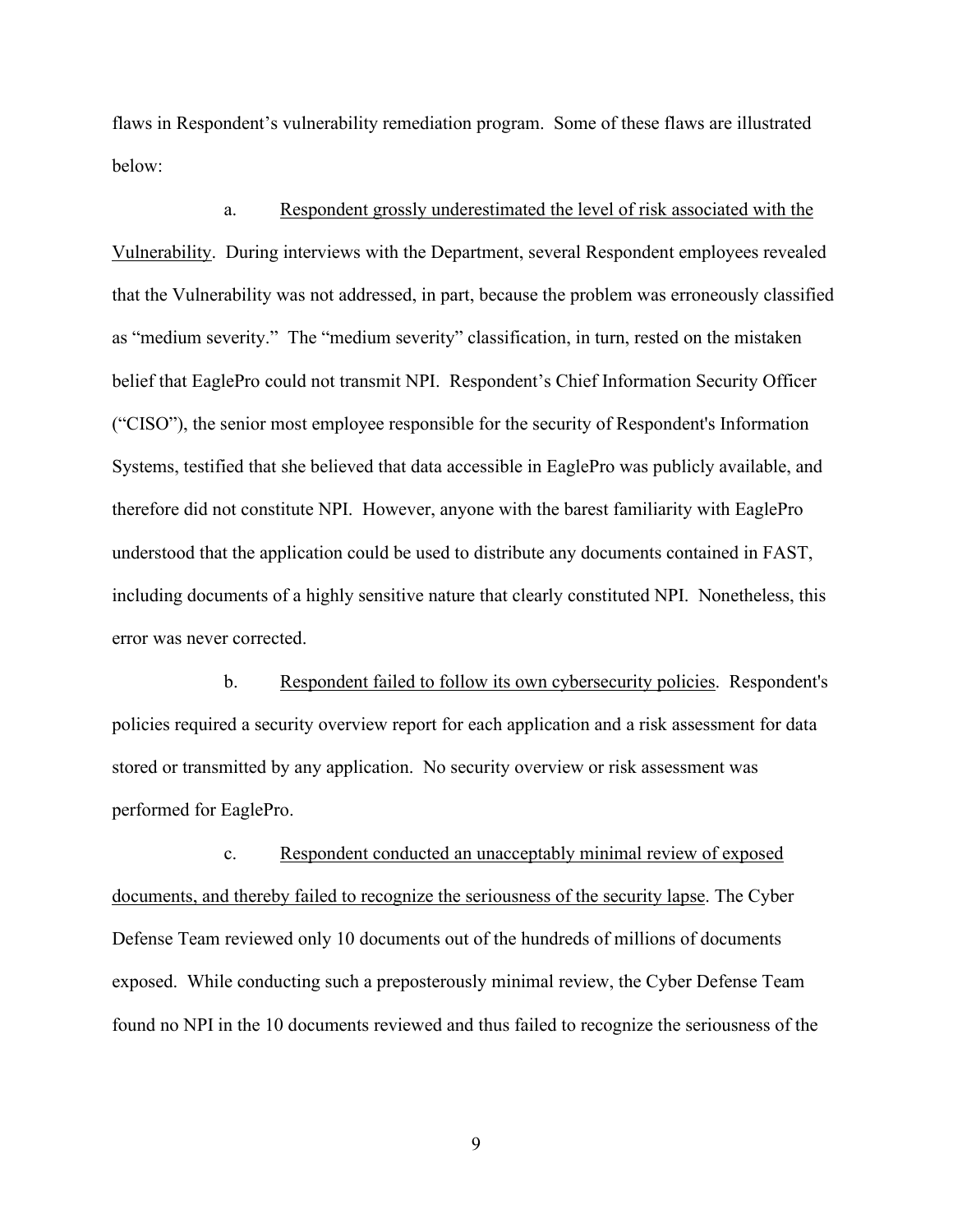situation. As a result, the team erroneously classified the Vulnerability as merely "medium severity."

d. Respondent failed to heed advice proffered by its own in-house cybersecurity experts. The Cyber Defense Team recommended that the EaglePro application team conduct further review to determine if sensitive documents were exposed by the Vulnerability. No such review was conducted. Moreover, the application team knew that EaglePro could distribute the highly sensitive documents warehoused in FAST but nonetheless conducted no further investigation of the Vulnerability.

e. An apparent administrative error compounded the delay in the timeframe for remediating the Vulnerability. The director of the Cyber Defense Team inadvertently caused additional delay in the remediation by accidently re-classifying the vulnerability from "medium" to "low" severity when it was entered into Respondent's vulnerability tracking system in January 2019. Classified as "low severity," Respondent's policy inaccurately allowed 90 days for the remediation of the Vulnerability.

f. Respondent failed to adhere to its internal policies, and delayed addressing the Vulnerability for six months. Even if Respondent had correctly classified the Vulnerability, which Respondent failed to do by deeming it "low severity," Respondent failed to remediate within 90 days as the policy required even for "low severity" vulnerabilities. Instead, Respondent failed to address the Vulnerability for more than five months after its discovery, and even then, only after the Vulnerability was revealed by a media outlet. This failure occurred despite discovery of the Vulnerability, widespread internal circulation of a detailed report on the Vulnerability, and assignment of a 90-day deadline for remediation. Sworn testimony by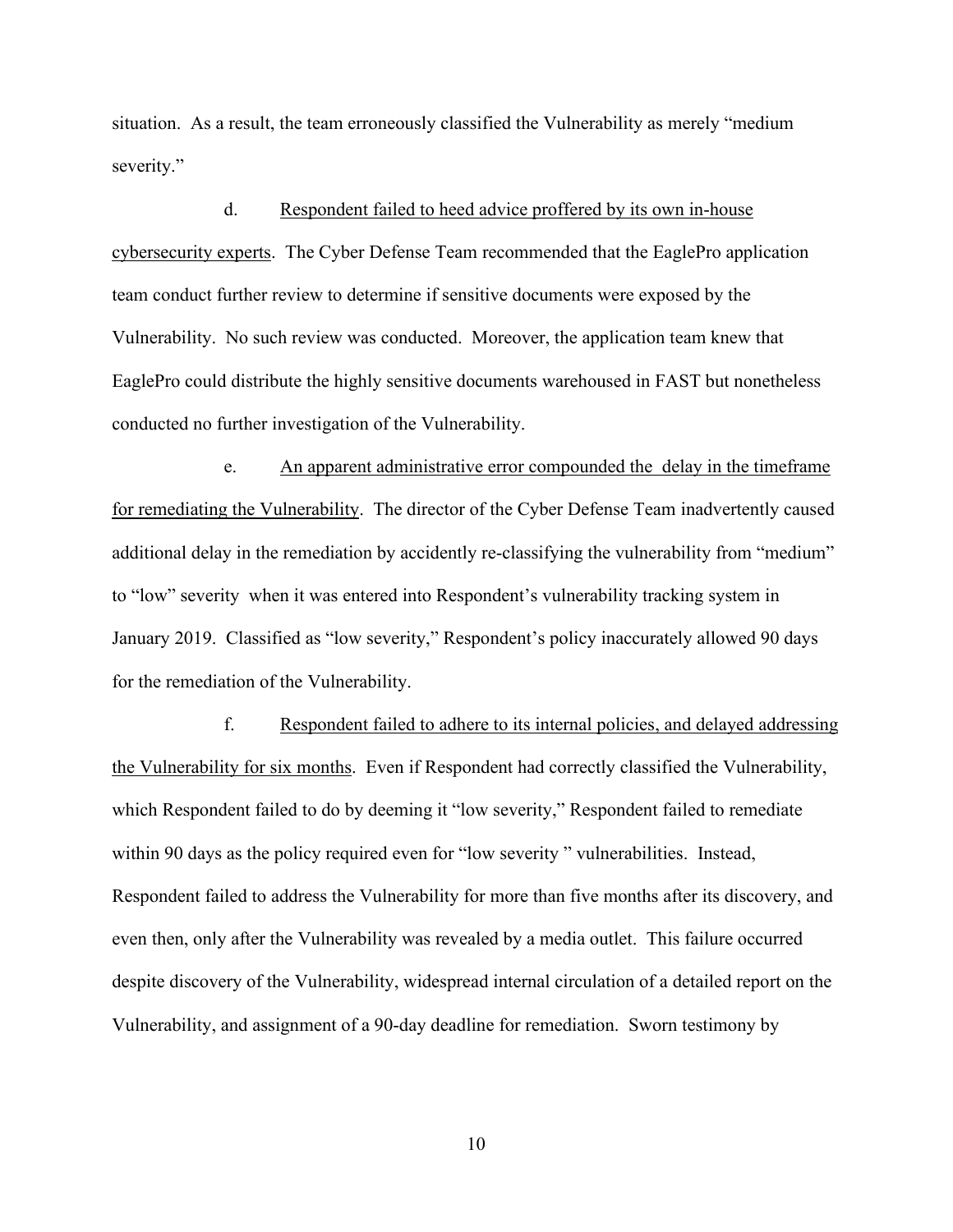Respondent's employees responsible for data security revealed internal confusion and an alarming lack of accountability regarding responsibility for remediation of vulnerabilities.

g. Remediation was ineffectively assigned to an untrained employee. Shortly after the EaglePro penetration test report was circulated on January 11, 2019, responsibility for remediating the Vulnerability was assigned to a new employee (the "Accountable Remediation Owner"). The newly assigned Accountable Remediation Owner was never given a copy of the EaglePro penetration test detailing the Vulnerability. Moreover, the gravity of the Vulnerability was not highlighted to the employee, who was merely provided with a laundry list of EaglePro application vulnerabilities, mostly minor in nature. In addition, the new Accountable Remediation Owner was not provided with the applicable policies and standards for Respondent's data security and remediation, and was offered little support in performing these new responsibilities.

26. In addition to the failure to promptly detect and then remediate the Vulnerability, EaglePro and FAST generally lacked adequate controls to protect NPI.

27. Respondent knew that its procedure to identify and classify sensitive documents in FAST was significantly flawed. To identify and classify sensitive documents containing NPI, Respondent relied solely on a process in which title agents, in the course of uploading documents, manually added the prefix "SEC" to the name for each file containing NPI. EaglePro users were then instructed not to distribute any documents containing NPI. Moreover, Respondent was fully aware that this methodology — by a wide margin — failed to identify and protect documents containing NPI. For instance:

i. In April 2018, a presentation by senior members of Respondent's IT and information security management teams to the Board of Directors demonstrated that within a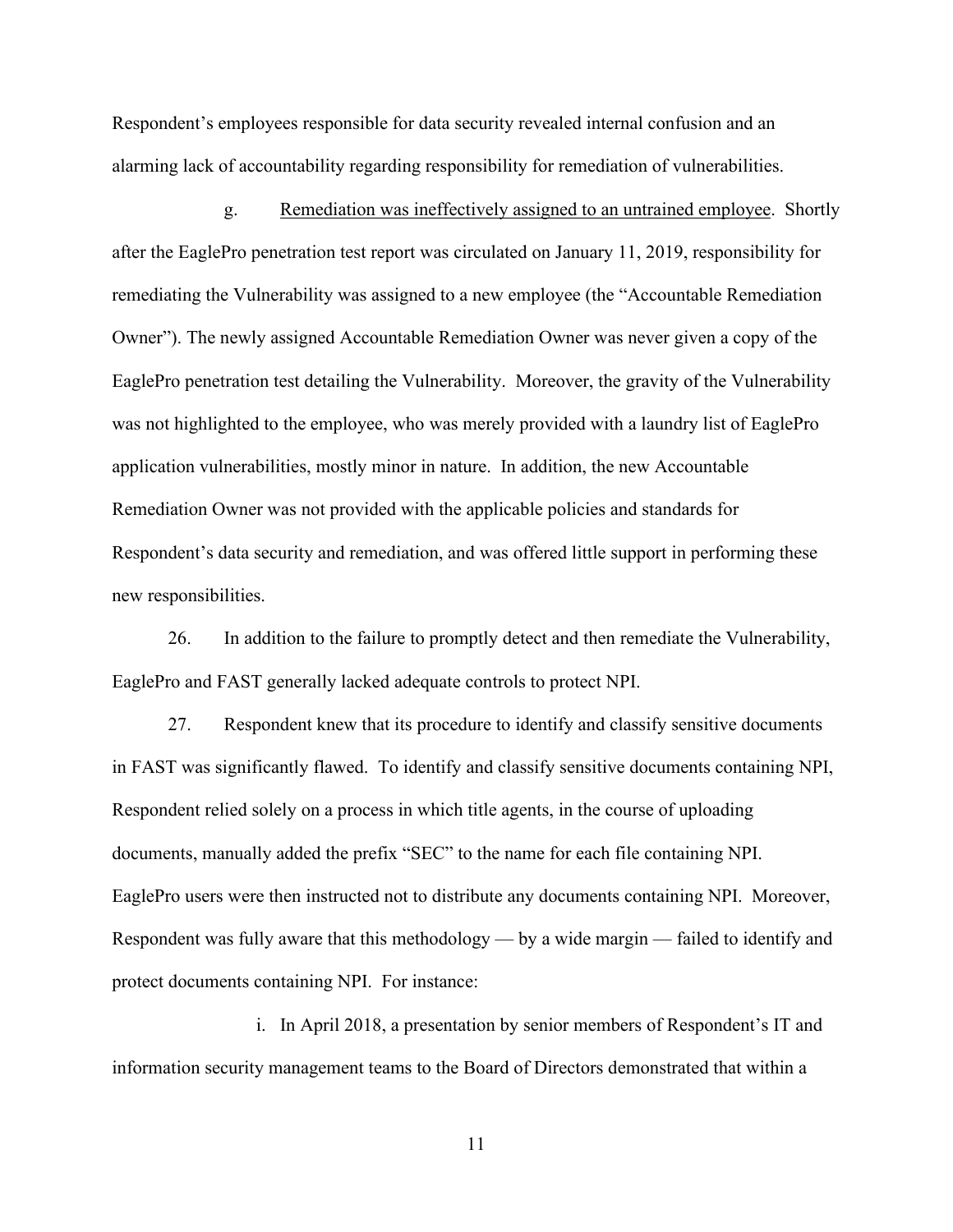random sample of 1,000 documents stored in FAST, 30% of those documents contained NPI but were not tagged as such. At this error rate, potentially hundreds of millions of documents containing NPI were not designated properly.

ii. A June 1, 2019 email from Respondent's Vice President of Information Security discussing problems with the NPI controls in EaglePro likewise acknowledged that the manual process for designated NPI was "highly prone to error."

28. Despite these widely acknowledged control deficiencies, Respondent's staff responsible for EaglePro's application security — the Senior Director of Information Security, the IT Application Manager, and the EaglePro Accountable Remediation Owner — testified that they were not aware that NPI was transmitted using EaglePro or that a 2018 sample of documents in FAST had revealed a significant error rate in the tagging of documents with NPI.

29. In June 2019, after a journalist publicized Respondent's data security vulnerabilities, Respondent's information security personnel recommended modifying EaglePro, limiting access to authenticated users. Senior management rejected that recommendation. Respondent's information security personnel then recommended adding two technical controls to protect NPI. First, they recommended disallowing transmission of tagged NPI documents in EaglePro via unsecured links. Second, in recognition of the faulty nature of manually tagging documents, they recommended a scan of FAST for documents containing NPI but not tagged as sensitive. Neither recommendation was implemented.

30. To this day, the sole control preventing EaglePro from being used to transmit NPI is merely an instruction to users not to send NPI. Respondent relies on training to ensure employees follow procedures, delegating responsibility for such training to individual business units. At the same time, individual business units are left at their own discretion to design and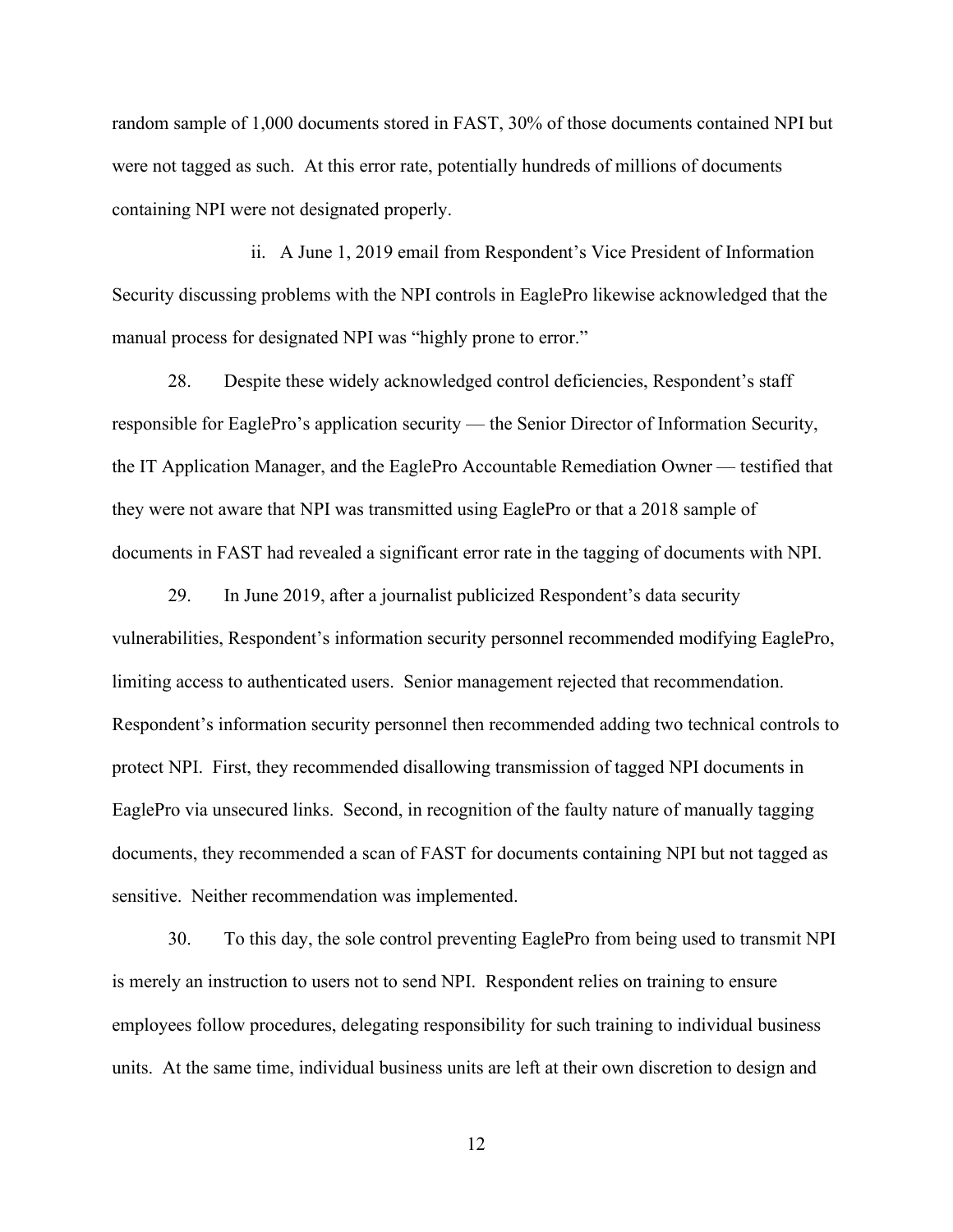conduct the training. This lack of centralized and coordinated training exists despite Respondent's professed awareness of inadequate controls.

31. When the Department asked Respondent's CISO why additional controls were not adopted to protect NPI, Respondent's CISO disavowed ownership of the issue, stating, among other reasons, that such controls were not the responsibility of Respondent's information security department.

32. Respondent also failed to timely encrypt documents containing NPI as required by the Department's Cybersecurity Regulation. 23 NYCRR § 500.15 requires, among other things, documents containing NPI be encrypted. While encryption would not have prevented the data exposure of NPI due to the Vulnerability, the encryption requirement of 23 NYCRR § 500.15 went into effect on September 1, 2018 – 18 months after the Part 500 regulation went into effect. Nonetheless, Respondent did not encrypt the tens of millions of documents tagged as containing NPI until approximately December 2018, months after the relevant provisions of the Cybersecurity Regulation went into effect. Moreover, the remainder of the documents in FAST — which Respondent knew included many documents containing NPI — were not fully encrypted until mid-2019.

#### Respondent's Data Exposure is Revealed

33. On May 24, 2019, Brian Krebs, a journalist who reports on cybersecurity issues, published an article revealing that Respondent had exposed 885 million documents — dating as far back as 2003 and many containing NPI — by rendering the documents openly accessible to the public. Mr. Krebs himself was easily able to view highly sensitive consumer data, including documents that contained NPI such as social security numbers, drivers' licenses, and tax and banking information.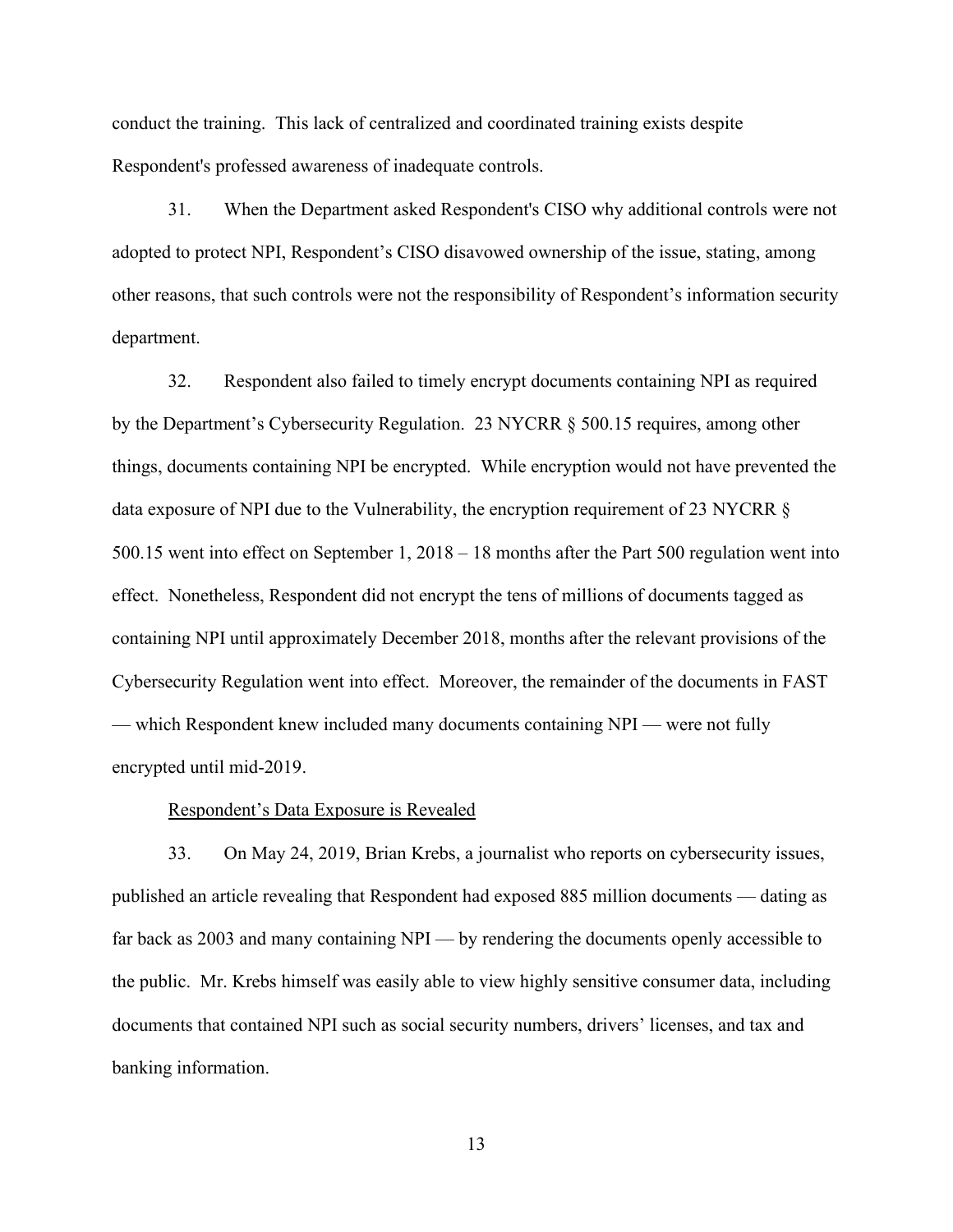34. In the days leading up to publication of his findings, Mr. Krebs and another individual who had stumbled upon the Vulnerability repeatedly reached out to First American to alert the firm of the Vulnerability.

35. After publication of Mr. Krebs's findings, Respondent reported the incident to the Department, as required under 23 NYCRR § 500.17. Respondent also publicly disclosed that it "shut down external access to a production environment with a reported design defect that created the potential for unauthorized access to customer data." In an Incident Update addressed to Respondent's customers on May 31, 2019, Respondent conceded that documents containing NPI were potentially exposed.

36. After the disclosure by Mr. Krebs, Respondent conducted a forensic investigation into data exposure attributable to the Vulnerability but was unable to determine whether records were accessed prior to June 2018. Respondent's forensic investigation relied on a review of web logs retained from June 2018 onward. Respondent's own analysis demonstrated that during this 11-month period, more than 350,000 documents were accessed without authorization by automated "bots" or "scraper" programs designed to collect information on the Internet.

Respondent's Vulnerability Management Program

37. Vulnerability management is an essential component of cybersecurity. Every organization will regularly discover vulnerabilities on its information systems - such as in its network, on devices such as laptops and servers, and in its software and applications. Vulnerabilities can have many sources – for instance, they can be introduced by an organization's employees, or they can be introduced by a vendor that creates and updates tools and software employed by the organization. Whatever the source, attackers can exploit vulnerabilities to gain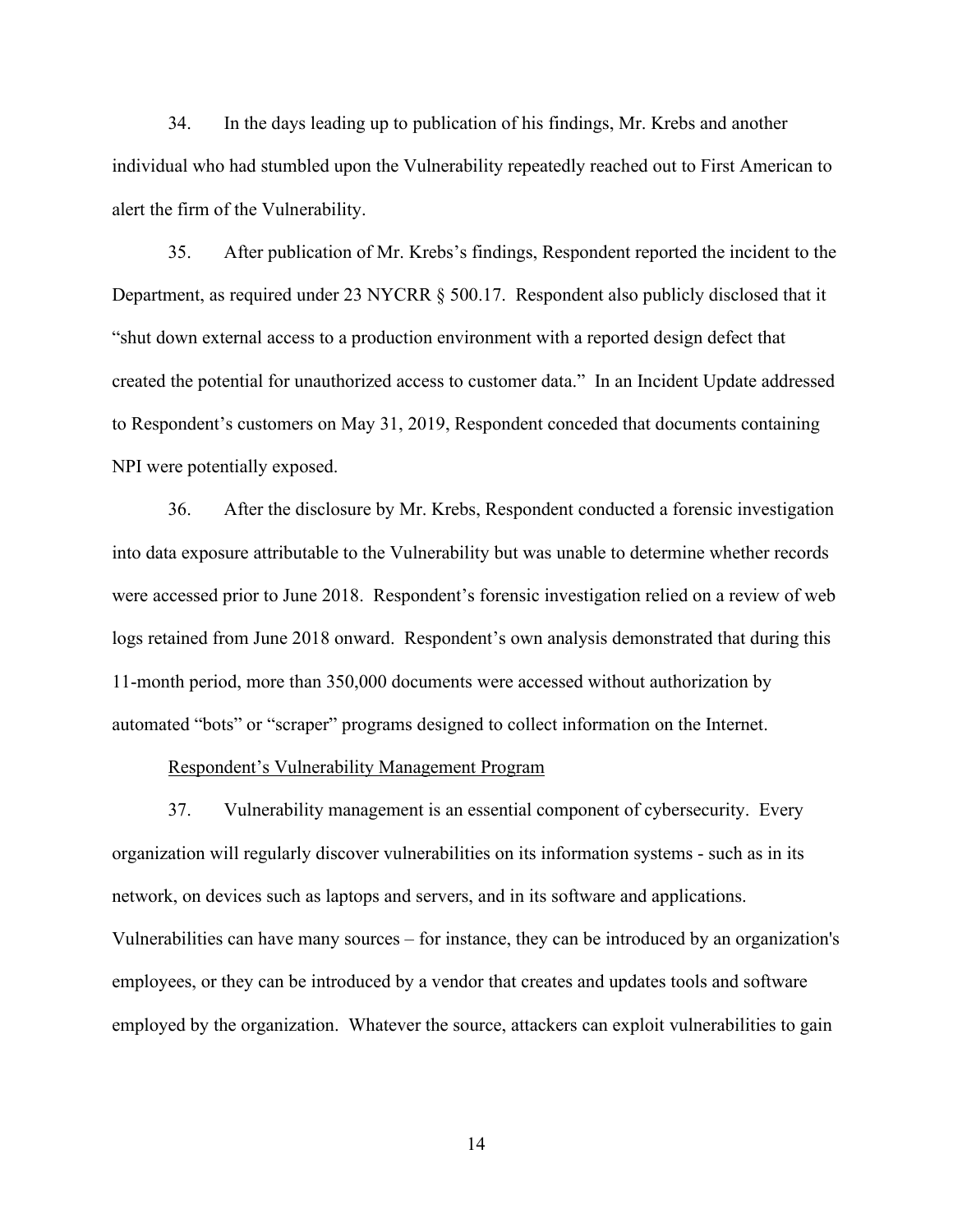unauthorized access to an organization's information systems, potentially resulting in the theft of sensitive data and ransomware attacks.

38. Unremediated vulnerabilities are one of the leading causes of cyber incidents. A program to identify, track, and remediate vulnerabilities is therefore an essential component of cybersecurity. Timely remediation of vulnerabilities requires strong governance, including assignment and tracking of responsibilities. Respondent understood the dangers posed by poor vulnerability management: since at least 2017, Respondent repeatedly identified vulnerabilities and vulnerability management as among Respondent's top risks.

39. There were longstanding, systemic problems with Respondent's vulnerability management. These problems included poor governance, such as a lack of effective oversight by senior management and Respondent's Board. These problems grew over time and contributed to Respondent's failure to remediate the Vulnerability after its discovery in December 2018.

40. On paper, Respondent's governance framework required timely remediation and careful documentation of vulnerabilities. Although Respondent formalized a detailed policy and standard governing vulnerability management, Respondent failed to adhere to this policy. Timelines and approval requirements were ignored as the backlog of unremediated vulnerabilities grew over the years. Among the requirements of Respondent's vulnerability management policy and standard are the following:

a. Critical/High risk vulnerabilities must be remediated in 15 days; medium risk vulnerabilities in 45 days, and low risk vulnerabilities must be remediated in 90 days.

b. All information assets must be scanned for vulnerabilities.

c. An Accountable Remediation Owner ("ARO") tasked with ensuring timely remediation must be assigned to each vulnerability; and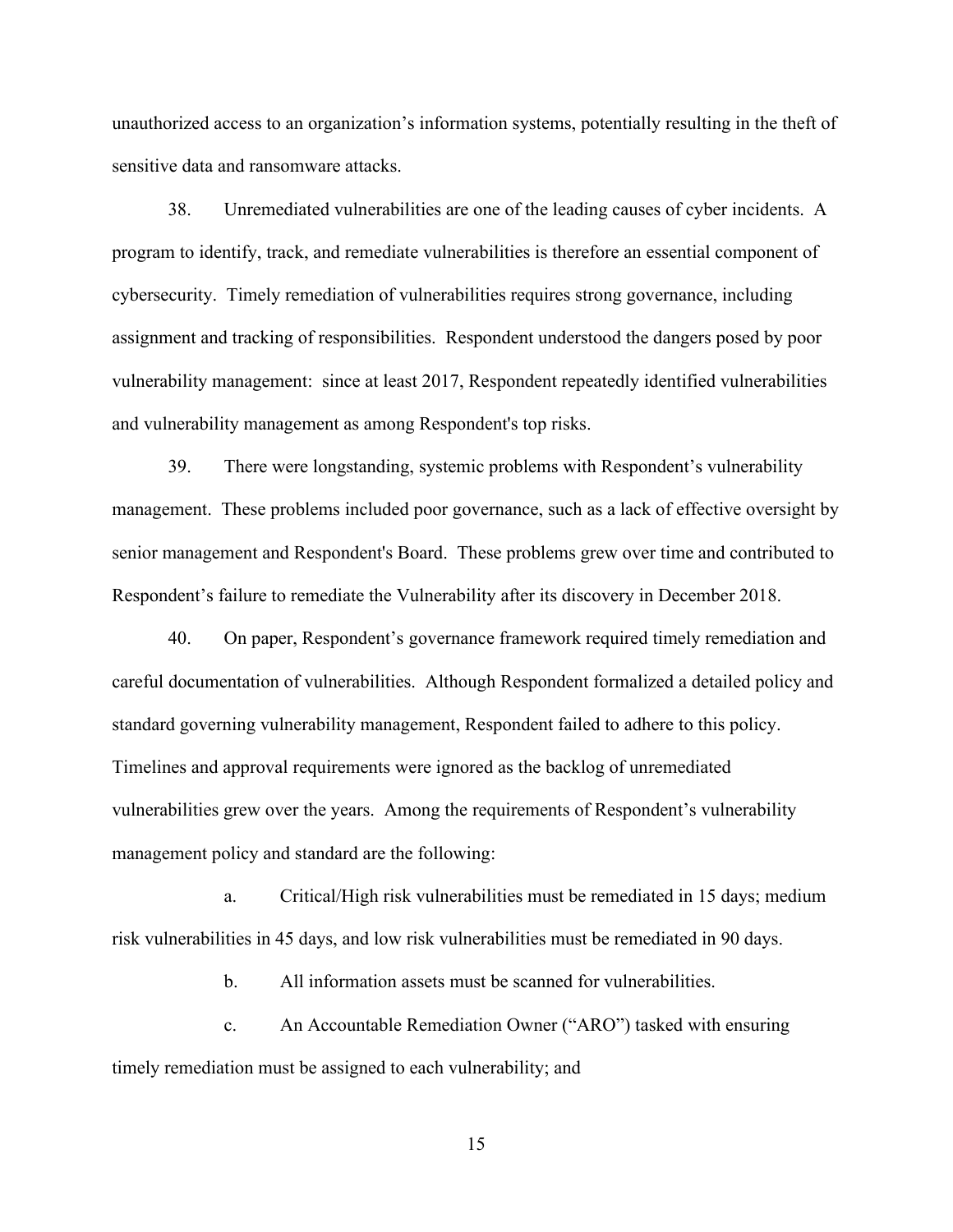d. If a vulnerability cannot be remediated timely, the ARO must provide a remediation plan and time estimate for remediation, as well as obtain a waiver or risk acceptance from the CISO.

41. Respondent failed to implement these policies. These failures compounded over time.

a. On October 3, 2018, there were 26,873 unresolved critical/high vulnerabilities for more than 90 days, including a staggering 11,000 critical and high-risk vulnerabilities that Respondent had failed to remediate for more than 3 years. There were an additional 8,782 critical/high vulnerabilities that were left unremediated for 2 to 3 years. Again, these were vulnerabilities for which Respondent's policies required remediation with *15 days*.

b. On March 6, 2019, Respondent's CISO reported that the company had over 100,000 unremediated critical/high vulnerabilities.

c. On November 11, 2019, Respondent had over 320,000 high or critical unremediated vulnerabilities. By December 2, 2019, Respondent had identified an additional 131,000 high or critical vulnerabilities requiring remediation.

42. Respondent's CISO and senior personnel were fully aware of the disastrous state of Respondent's vulnerability management. The CISO and senior personnel consistently identified vulnerability management as one of Respondents top two or three cyber risks from 2017 through 2019. Audit reports reflected the many deficiencies in Respondent's vulnerability management:

a. A 2017 information security audit identified significant vulnerability management problems. The audit found a failure to assign responsibility for the detailed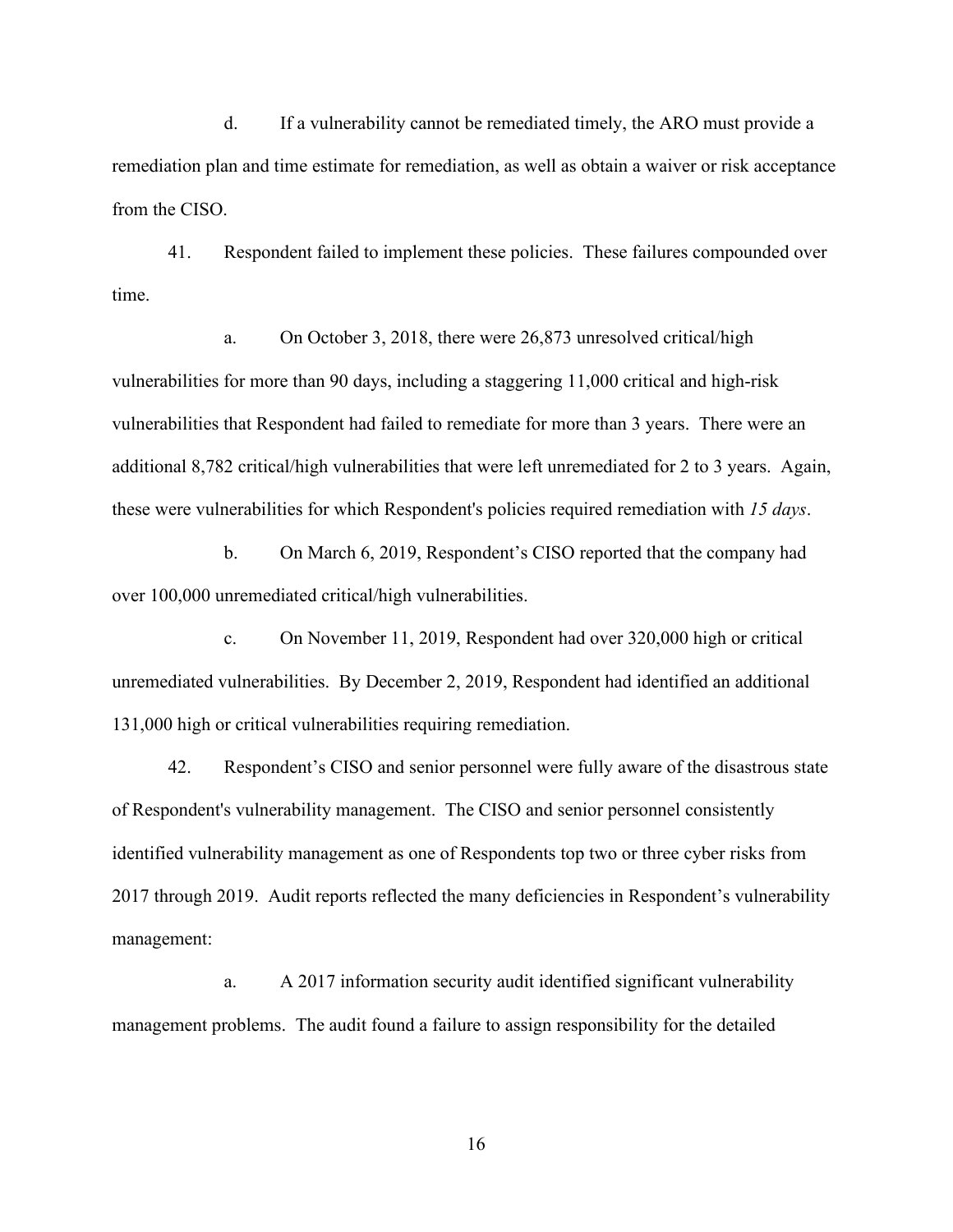tracking and performance of vulnerability remediation, and inadequate system for tracking vulnerabilities.

b. A 2018 internal audit of Respondent's Vulnerability Management Program ("2018 Audit Report") prepared for Respondent's management and Board found serious deficiencies and rated the program as "Major Improvement Needed," meaning that the program is "unlikely to provide reasonable assurance that risks are being managed and objectives are being met." The audit found that "remediation of known vulnerabilities is not completed timely," AROs were not remediating vulnerabilities in a timely manner, and there was no mechanism to ensure timely remediation.

c. The 2018 audit report also found serious problems throughout Respondent's remediation management governance, such as a failure to document waivers when vulnerabilities were not remediated according to policy, incomplete scanning for vulnerabilities, lack of effective reporting to senior management and the board, a lack of analysis of vulnerabilities, and a lack of prioritization of vulnerability remediation.

43. From 2016 through 2019, the CISO's reports to the Board presented plans and timelines for addressing the vulnerability management problems that repeatedly recycle claims about programmatic improvements with ever-extended timelines for implementation. Despite these ever-shifting deadlines, there is no indication that the CISO ever fully explained the extent of the problem to the Board, why previous deadlines were missed, or why the previous improvements failed to address the problem. From 2016 through 2019, the minutes for the Board and Audit Committee meetings do not reflect any discussion of the serious and persistent failures permeating Respondent's vulnerability management program.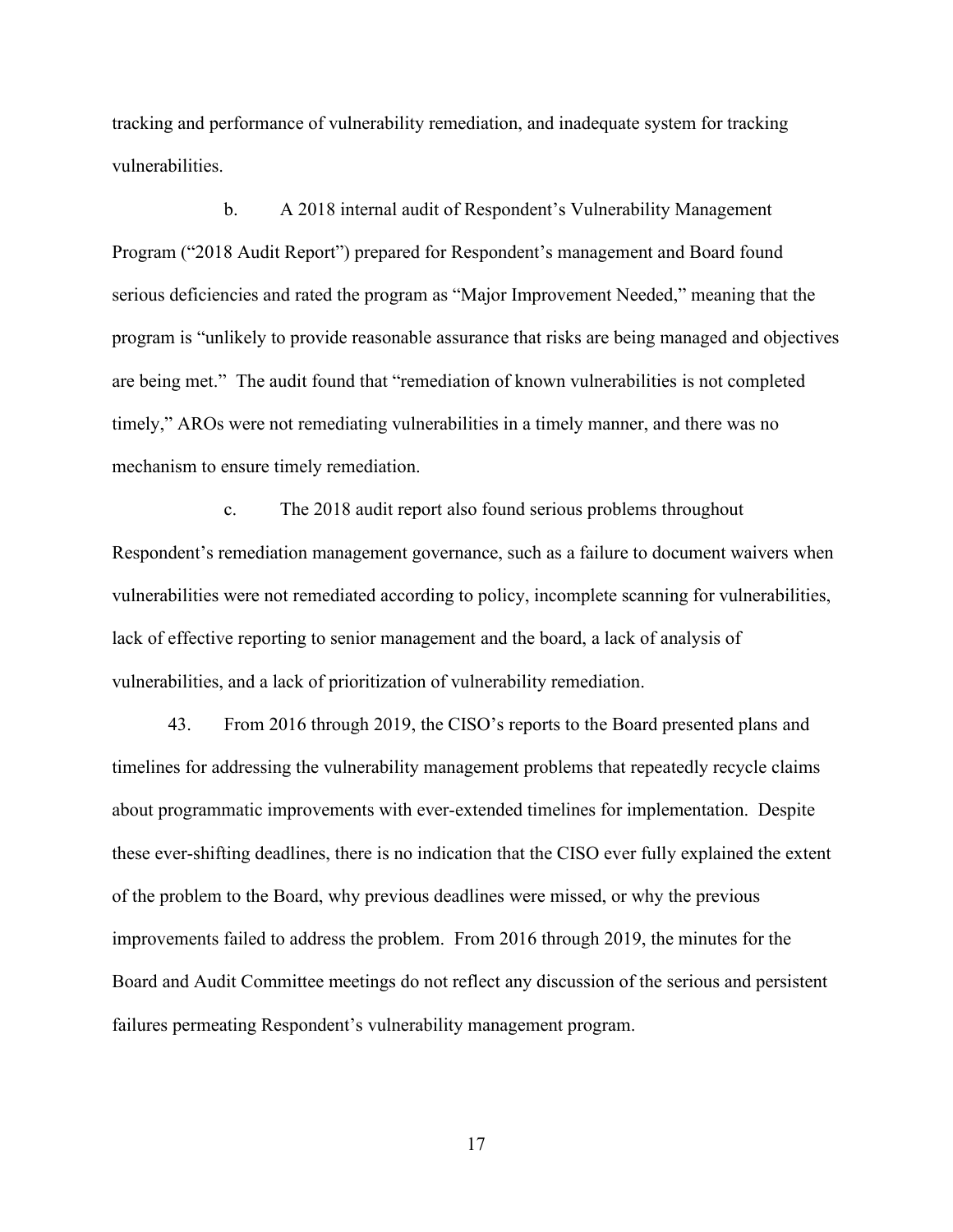a. In a December 2016 report to the Board Audit Committee, Respondent's management reported that they conducted a self-assessment of their vulnerability and patching program in Q2 2016, and that they planned to re-engineer the process of vulnerability scanning and patching.

b. In November 2017, a presentation to the Audit Committee included a timeline showing that the project to "Improve Vulnerability Management" would be completed in 2018, at which point Respondent would "Scan & Remediate Vulnerabilities in all enterprise infrastructure."

c. In December 2017, a report to the Board Audit Committee identified "failure to patch systems" as a top risk and claimed that this would be addressed by the new vulnerability management program be completed in Q4 2017 and a new patching process that will be completed in Q2 2018.

d. In December 2018, a timeline presented to the Audit committee showed that the VRM Program Maturation would reach "V2.0" in Q1 2019, that additional scans would be implemented in Q3 2019, and that the last aspects of the program – "Operational support" – would be completed in Q3 and Q4 2019.

e. In response to the 2018 Audit Report's negative findings on vulnerability management, Respondent's information security management stated that the VRM program established in 2017 would be fully implemented by December 31, 2019 and that this would "close the bulk of the open vulnerabilities."

f. In a March 6, 2019 presentation to the Board, the CISO noted that vulnerabilities were ranked as Respondent's second-highest cybersecurity risk and that the Information Security Department was (yet again) "[s]tepping up pace of vulnerability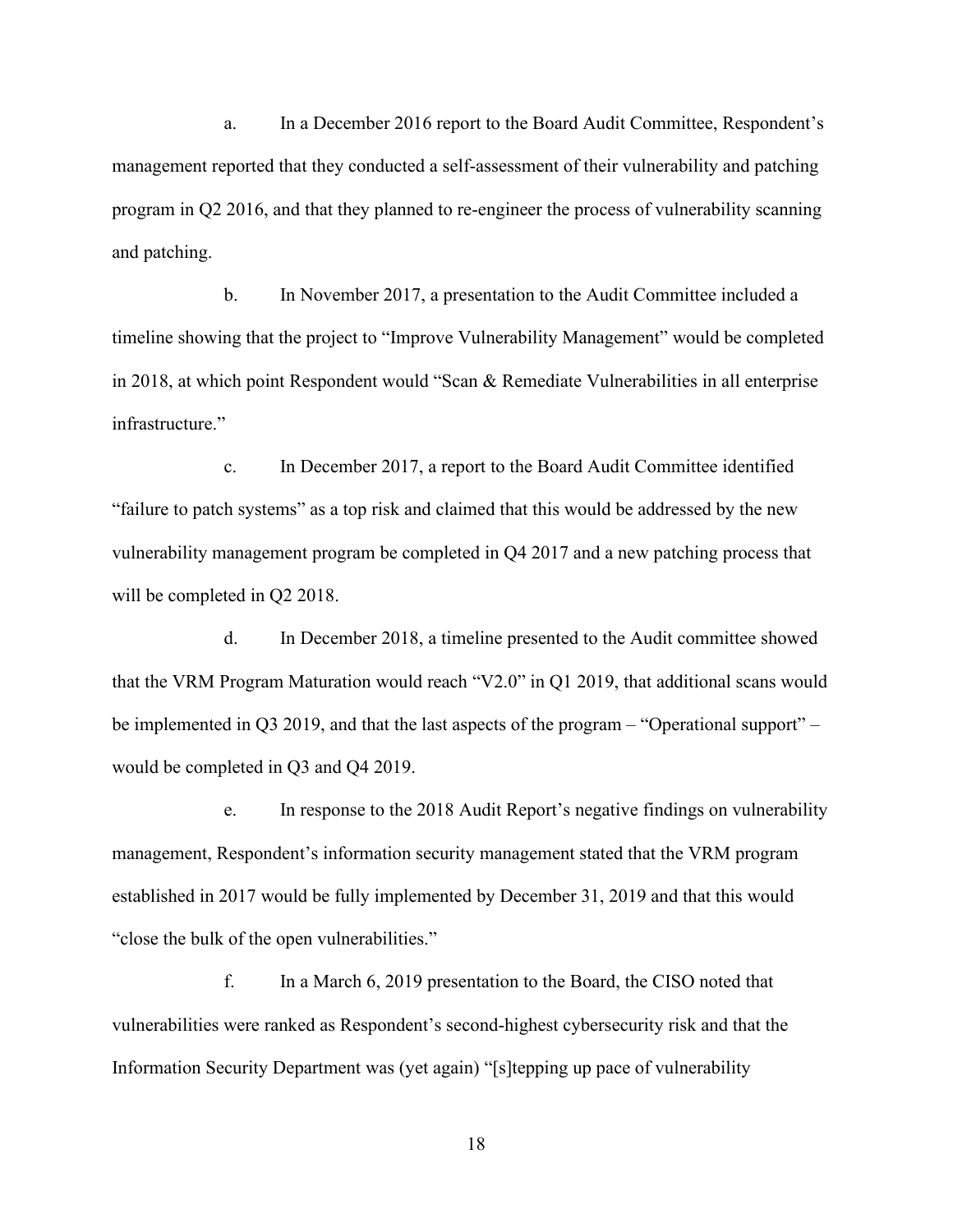remediation." The CISO claimed that this risk was being addressed by a "full program" and an "enhanced patch management strategy." A timeline in the presentation showed that vulnerability remediation management would be fully mature by the end of 2019. Despite these promises, the number of unremediated vulnerabilities continued to grow rapidly through December 2019.

44. When the CISO did provide the Board with details about vulnerability management, they were buried among a myriad of less important metrics. For example, the December 2018 Audit Committee Presentation failed to include any metrics on the worsening vulnerability management problem, but does include a chart that purports to show "Average Vulnerabilities per Megabyte of Code (MB) by Week" – an uninformative metric that is not widely used in industry, and did not appear in any Board presentations before or afterward.

45. As is clear from the reporting to the Board, or lack thereof, the problems with Respondent's vulnerability management included gross deficiencies in governance. Respondent's cybersecurity and information security personnel simply failed to follow their own cybersecurity policies and standards, which lacked an appropriately rigorous method for classifying vulnerabilities.

46. For instance, Respondent's information security team used many different scales for measuring the severity of vulnerabilities and had no formal system for reconciling these differences. The vulnerability management standard divided vulnerabilities into four risk levels – critical/high/medium/low – but did not define these categories. At the same time, the Cyber Defense Team used a system of five "Vulnerability Levels" in the EaglePro penetration test report – Urgent/Critical/Serious/Medium/Minimal. In addition, the Vulnerability Remediation Management ("VRM") team used a different 5-level system for categorizing vulnerabilities –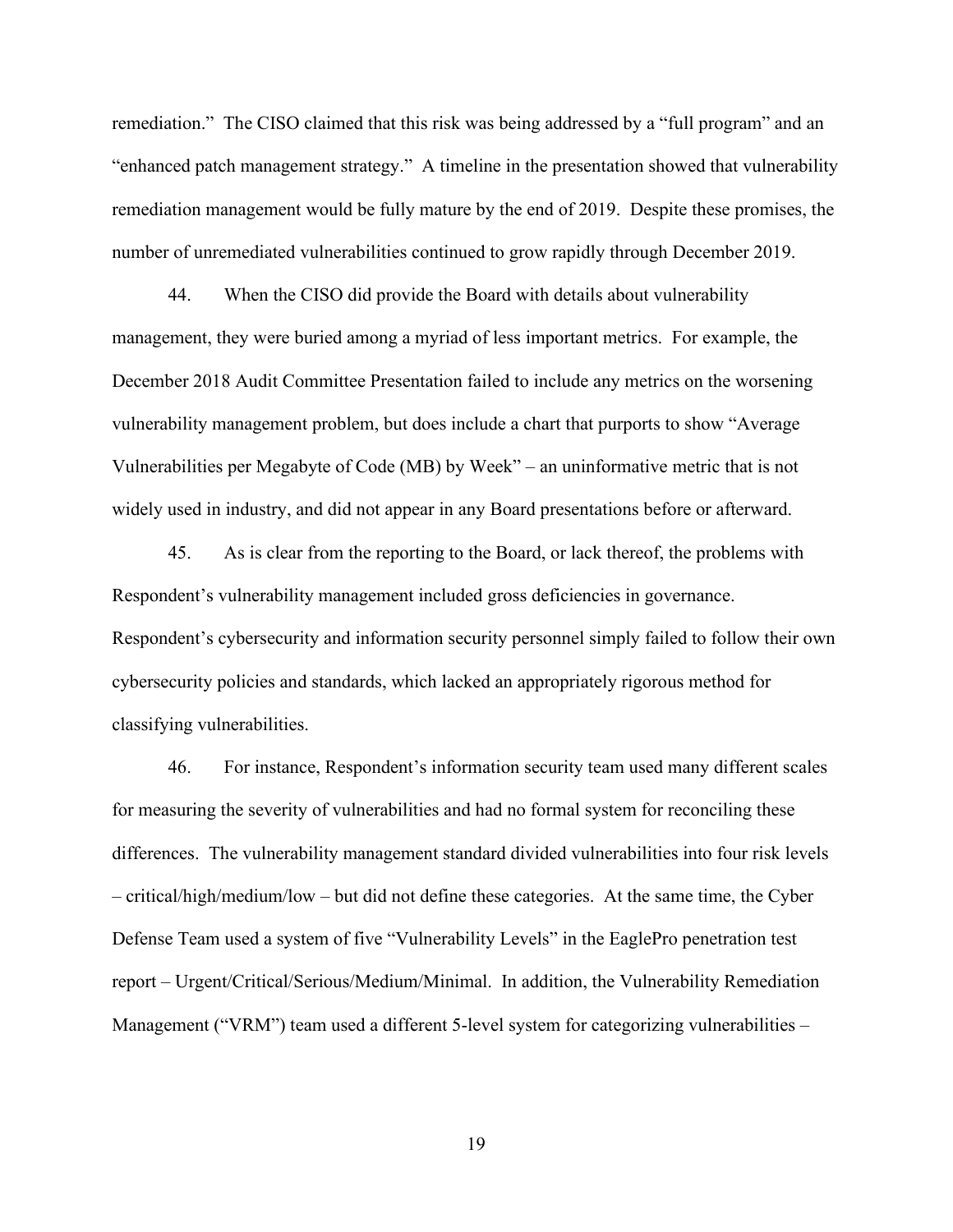Critical/high/medium/low/informational and did not maintain any definitions for those vulnerability categories.

47. Despite the confusion caused by the use of many different vulnerability measurement systems, Respondent made no effort to harmonize or document the translation of vulnerability categories from one system to another, even though it contributed to the lack of consistent identification, mitigation, and reporting.

48. Respondent's process for reconciling these vulnerability scales was done in an *ad hoc* manner, and was undocumented. This lack of governance led to the confusion about the categorization of the Vulnerability that led to it being mischaracterized as a "low severity" vulnerability, as described above in paragraph 25(e).

49. In November 2019, a review found

|                                       | In a written response to those findings dated December 18, 2019, |
|---------------------------------------|------------------------------------------------------------------|
| Respondent's Executive Vice President |                                                                  |
|                                       |                                                                  |
| a.                                    |                                                                  |
|                                       |                                                                  |
|                                       |                                                                  |
|                                       |                                                                  |
|                                       |                                                                  |
| b.                                    |                                                                  |
|                                       |                                                                  |
|                                       |                                                                  |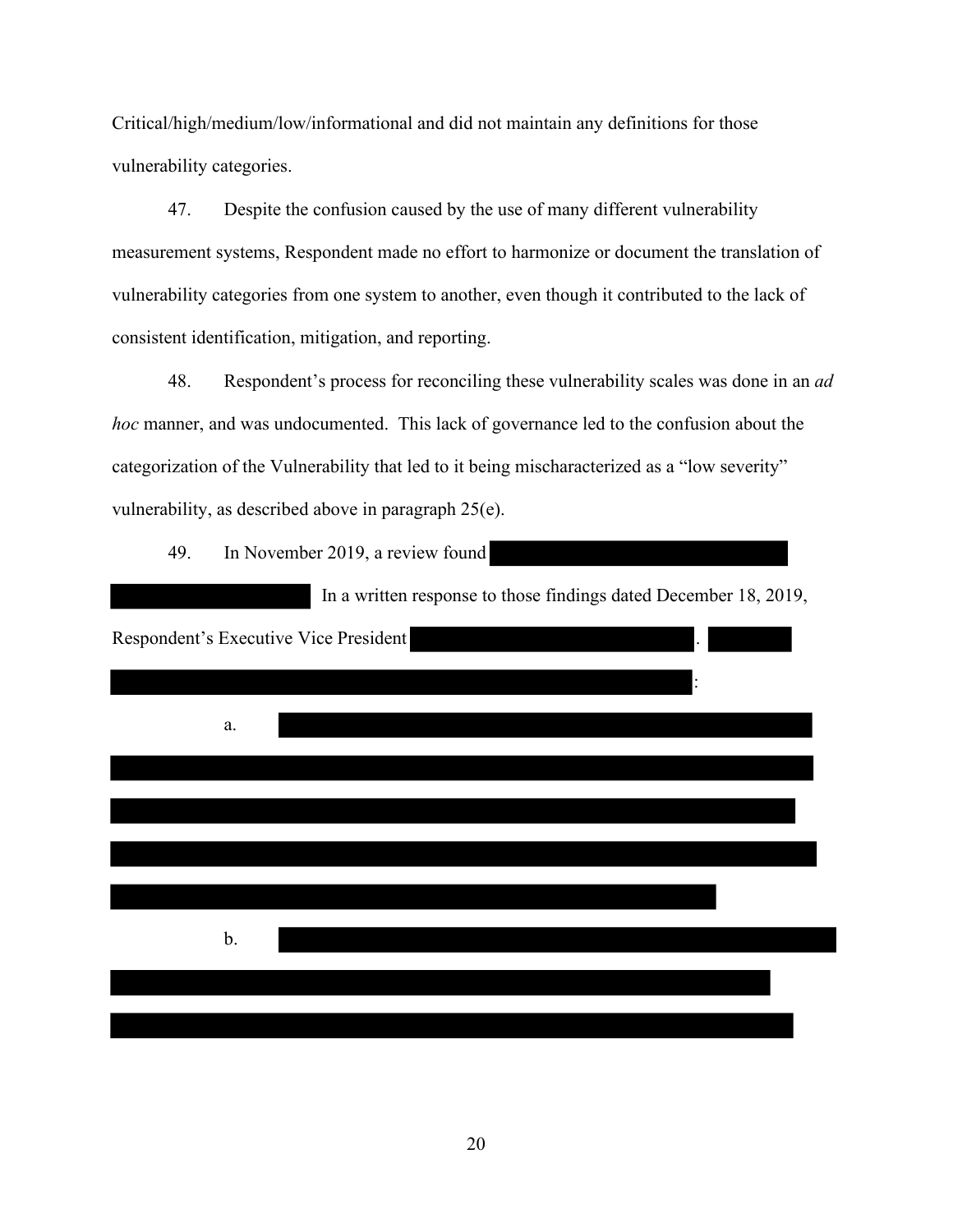

discovered.

50. In response here is a set of the set of the 1019 Respondent created an *adhoc* committee of its Board of Directors to oversee the implementation of improvements in the company's cybersecurity program and to remediate outstanding vulnerabilities – the "Risk Oversight, Accountability and Review Committee." Respondent also created an Information Security Oversight Committee, chaired by the Executive Vice President, to drive accountability in the IT and information security teams and direct the implementation of the vulnerability management program.

#### Lack of Appropriate Qualifications

51. Respondent had key information security personnel managers who were not qualified to oversee important cybersecurity functions. This included Individual-1, who served as the Senior Director, Information Security, and managed Respondent's Vulnerability Management program.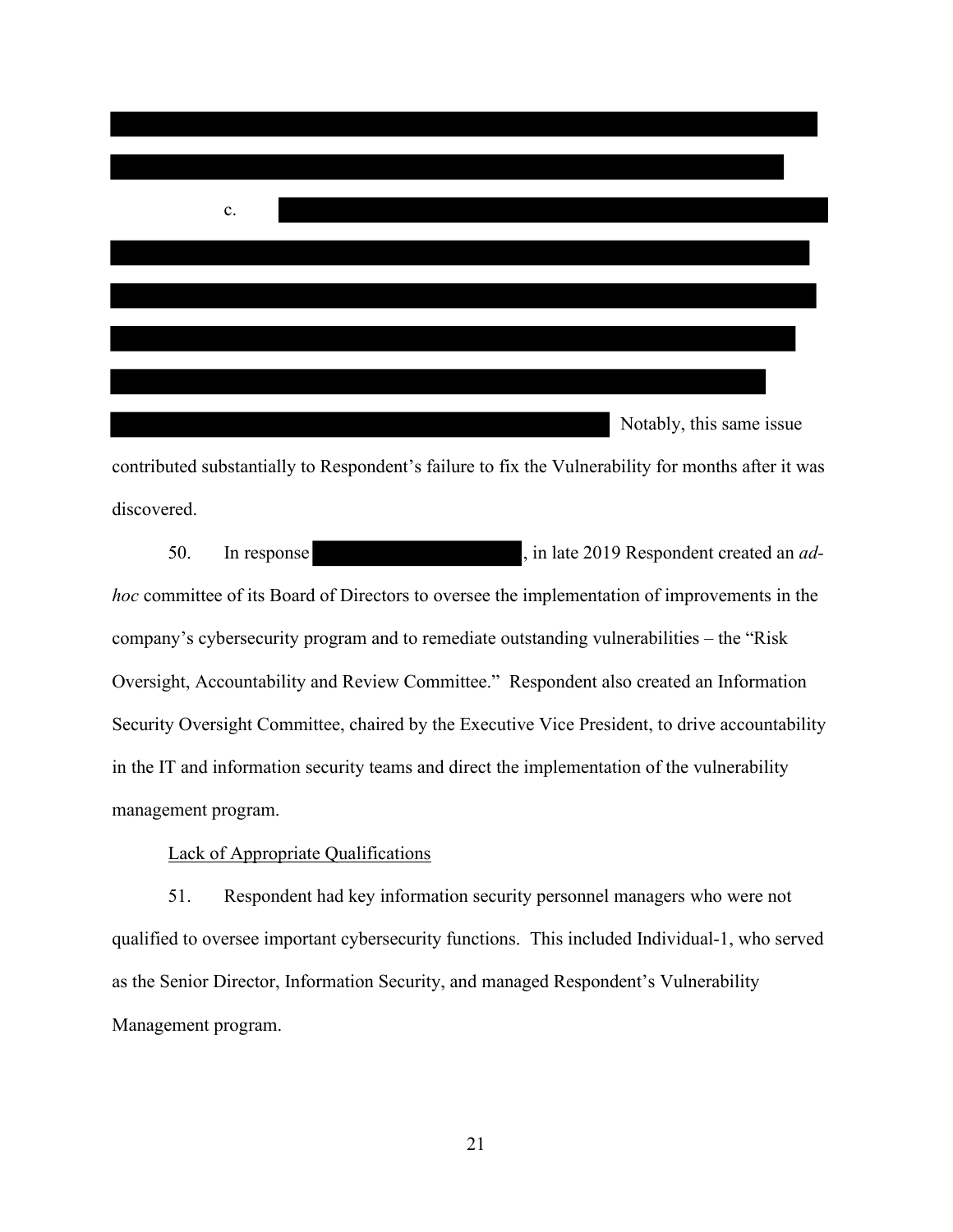a. In sworn statements to the Department, Individual-1 admitted that he lacked technical expertise, characterizing the Vulnerability Remediation Management Team as "the data entry team," with no expertise and whose sole job was simply to enter dates and vulnerability levels. Individual-1 further admitted that he lacked any ability or expertise to categorize vulnerabilities. He stated that he did not know whether categorizing the Vulnerability as a "low severity" was correct or not.

b. In approximately February 2020 – one month after he testified that he managed a data entry team and had no technical skills relating to cybersecurity – Individual-1 was promoted to Vice President, with greatly expanded his responsibilities encompassing Vulnerability Management, Application Security, Security Operations. These are all key cybersecurity functions that require skills beyond managing data entry.

52. Respondent's CISO also lacks the necessary qualifications. Moreover, as discussed in paragraph 43 above, her reporting to the Board was deficient.

# SPECIFICATIONS OF CHARGES CHARGE I RESPONDENT VIOLATED 23 NYCRR § 500.02(b)(1)

53. The allegations set forth in paragraphs 1 to 52 above are repeated and realleged as if fully set forth herein.

54. Section 500.02 of the Cybersecurity Regulation, 23 NYCRR § 500.02, requires that each Covered Entity maintain a cybersecurity program designed to protect the confidentiality, integrity, and availability of the Covered Entity's Information Systems. More specifically, the cybersecurity program must be based on the Covered Entity's Risk Assessment and designed to perform core cybersecurity functions, including identifying and assessing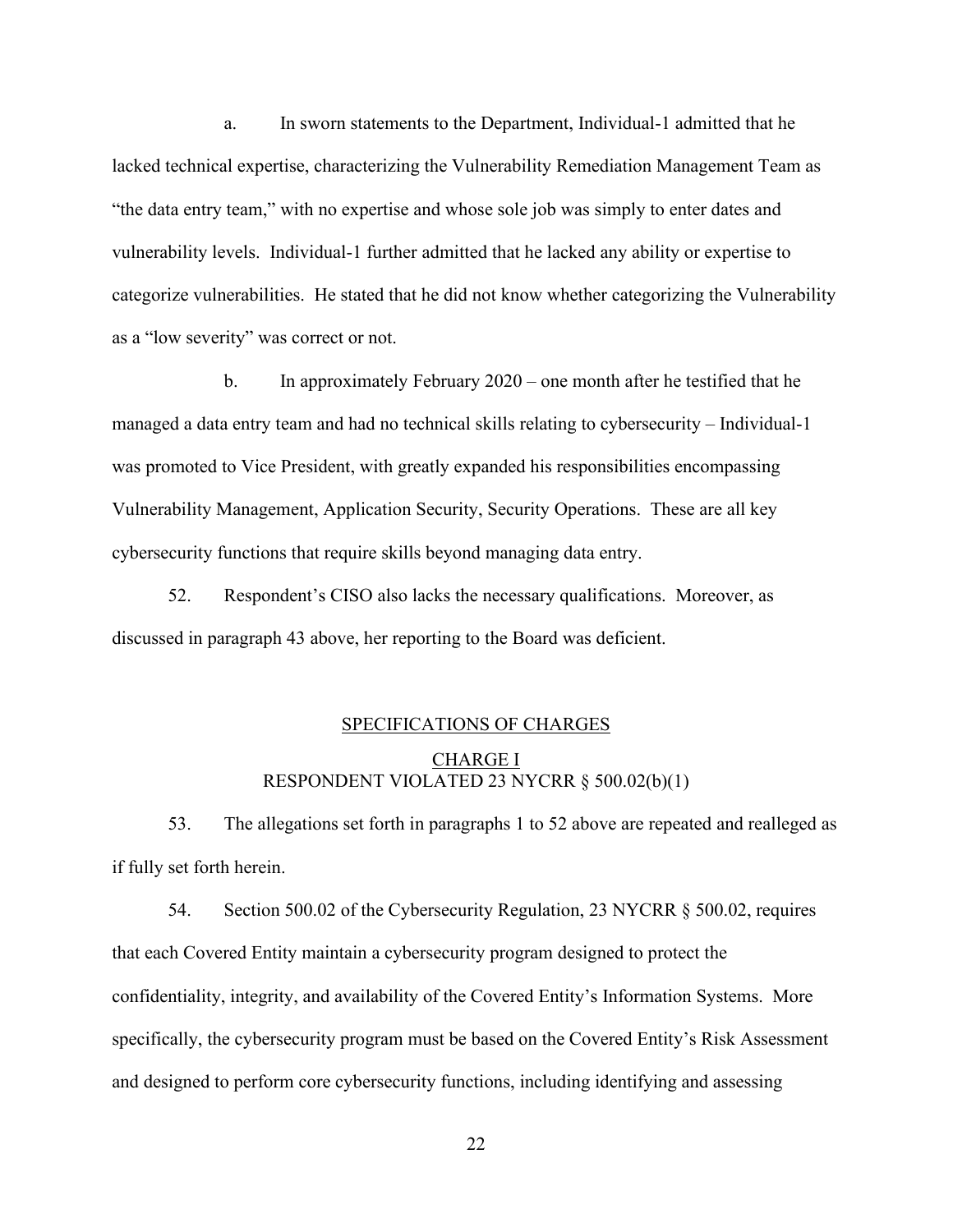internal and external cybersecurity risks that may threaten the security or integrity of NPI stored on the Covered Entity's Information Systems.

55. Respondent failed to perform risk assessments for data stored or transmitted within its Information Systems, specifically the FAST and EaglePro applications, despite those applications' transmission and storage of NPI. Respondent's acts or practices, for the period beginning on the effective date of this Section, August 28, 2017, through May 24, 2019, constitute violations of 23 NYCRR  $\S$  500.02(b)(1).

## CHARGE II RESPONDENT VIOLATED 23 NYCRR §§ 500.03(b), (d), & (m)

56. The allegations set forth in paragraphs 1 to 55 above are repeated and realleged as if fully set forth herein.

57. Section 500.03 of the Cybersecurity Regulation, 23 NYCRR § 500.03, requires that a Covered Entity implement and maintain a written policy or policies, approved by a Senior Officer or the board of directors (or an appropriate committee thereof) or equivalent governing body, setting forth the Covered Entity's policies and procedures for the protection of its Information Systems and the NPI stored on those Information Systems. Section 500.03 further requires that the cybersecurity policy shall be based on the Covered Entity's Risk Assessment and address the following areas, among others: data governance and classification, access controls and identity management, and risk assessment. 23 NYCRR §§ 500.03(b), (d), and (m).

58. Respondent failed to maintain and implement data governance and classification policies for NPI suitable to its business model and associated risks. Respondent's classification of EaglePro as an application that did not contain or transmit NPI was incorrect given that EaglePro could and did allow access to documents containing NPI.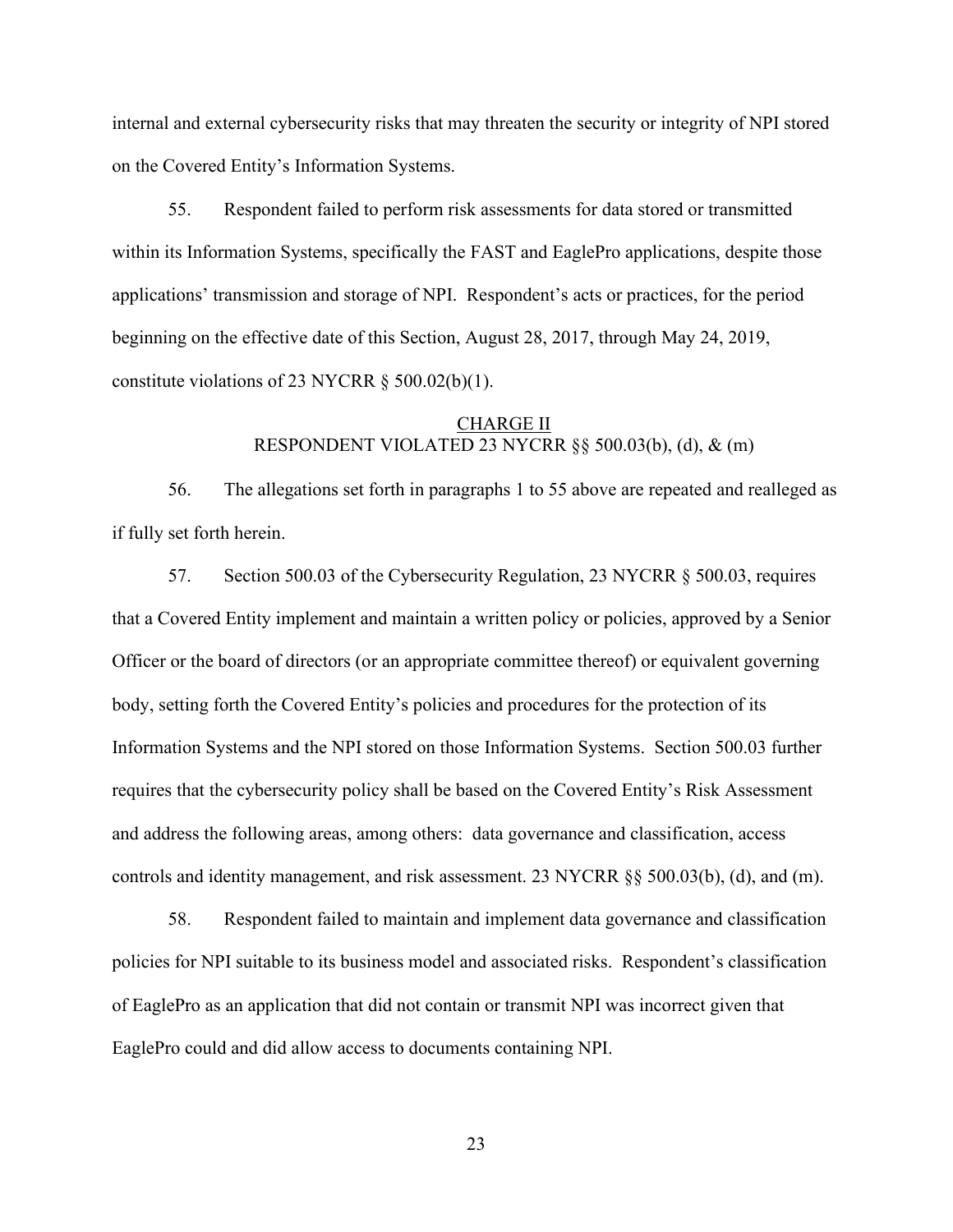59. Respondent did not maintain an appropriate, risk-based policy governing access controls for EaglePro. These inadequate access controls failed to prevent the exposure of NPI in millions of documents. Respondent's acts or practices for the period beginning on the effective date of the Section, August 28, 2017, through May 24, 2019, constitute violations of 23 NYCRR §§ 500.03 (b), (d), and (m).

#### CHARGE III RESPONDENT VIOLATED 23 NYCRR § 500.07

60. The allegations set forth in paragraphs 1 to 59 above are repeated and realleged as if fully set forth herein.

61. Section 500.07 of the Cybersecurity Regulation, 23 NYCRR § 500.07, requires that a Covered Entity shall limit user access privileges to Information Systems that provide access to NPI and shall periodically review such access privileges.

62. The Vulnerability allowed unauthorized remote users to gain access to NPI in Respondent's FAST system. The Vulnerability existed due to a lack of reasonable access controls. Any person could access sensitive documents stored in FAST simply by altering an EaglePro URL. Respondent's acts or practices, for the period beginning on the effective date of the Section, August 28, 2017, through May 24, 2019, constitute violations of 23 NYCRR § 500.07.

#### CHARGE IV RESPONDENT VIOLATED 23 NYCRR § 500.09

63. The allegations set forth in paragraphs 1 to 62 above are repeated and realleged as if fully set forth herein.

64. Section 500.09(a) of the Cybersecurity Regulation, 23 NYCRR § 500.09(a), requires each Covered Entity to conduct a periodic Risk Assessment of the Covered Entity's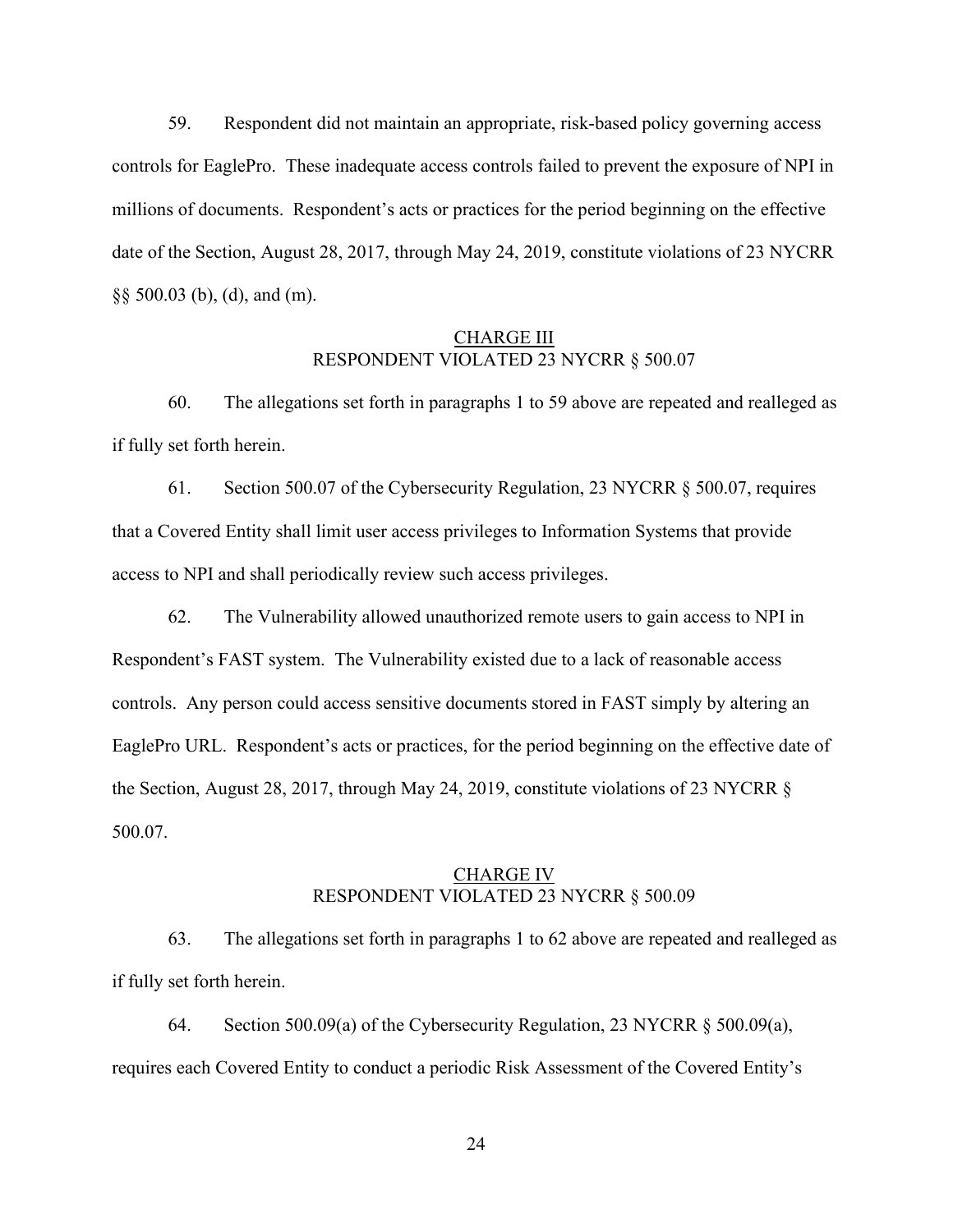Information Systems to inform the design of the cybersecurity program as required by 23 NYCRR Part 500. Such Risk Assessment shall be updated as reasonably necessary to address changes to the Covered Entity's Information Systems, NPI, or business operations. The Covered Entity's Risk Assessment shall allow for revision of controls to respond to technological developments and evolving threats and shall consider the particular risks of the Covered Entity's business operations related to cybersecurity, NPI collected or stored, Information Systems utilized and the availability and effectiveness of controls to protect NPI and Information Systems.

65. Section 500.09(b) requires that the Risk Assessment be carried out in accordance with written policies and procedures and shall be documented. Among other things, such policies and procedures shall include: criteria for the assessment of the confidentiality, integrity, security, and availability of the Covered Entity's Information Systems and Nonpublic Information, including the adequacy of existing controls in the context of identified risks; and requirements describing how identified risks will be mitigated or accepted based on the Risk Assessment and how the cybersecurity program will address the risks.

66. The Risk Assessment was not sufficient to inform the design of the cybersecurity program as required by 23 NYCRR Part 500, as indicated not only by Respondent's failure to identify where NPI was stored and transmitted through its Information Systems, but also its failure to identify the availability and effectiveness of controls to protect NPI and Information Systems. Respondent's acts or practices, for the period beginning on the effective date of this Section, March 1, 2018, through May 24, 2019, constitute violations of 23 NYCRR § 500.09.

### CHARGE V RESPONDENT VIOLATED 23 NYCRR § 500.14(b)

67. The allegations set forth in paragraphs 1 to 66 above are repeated and realleged as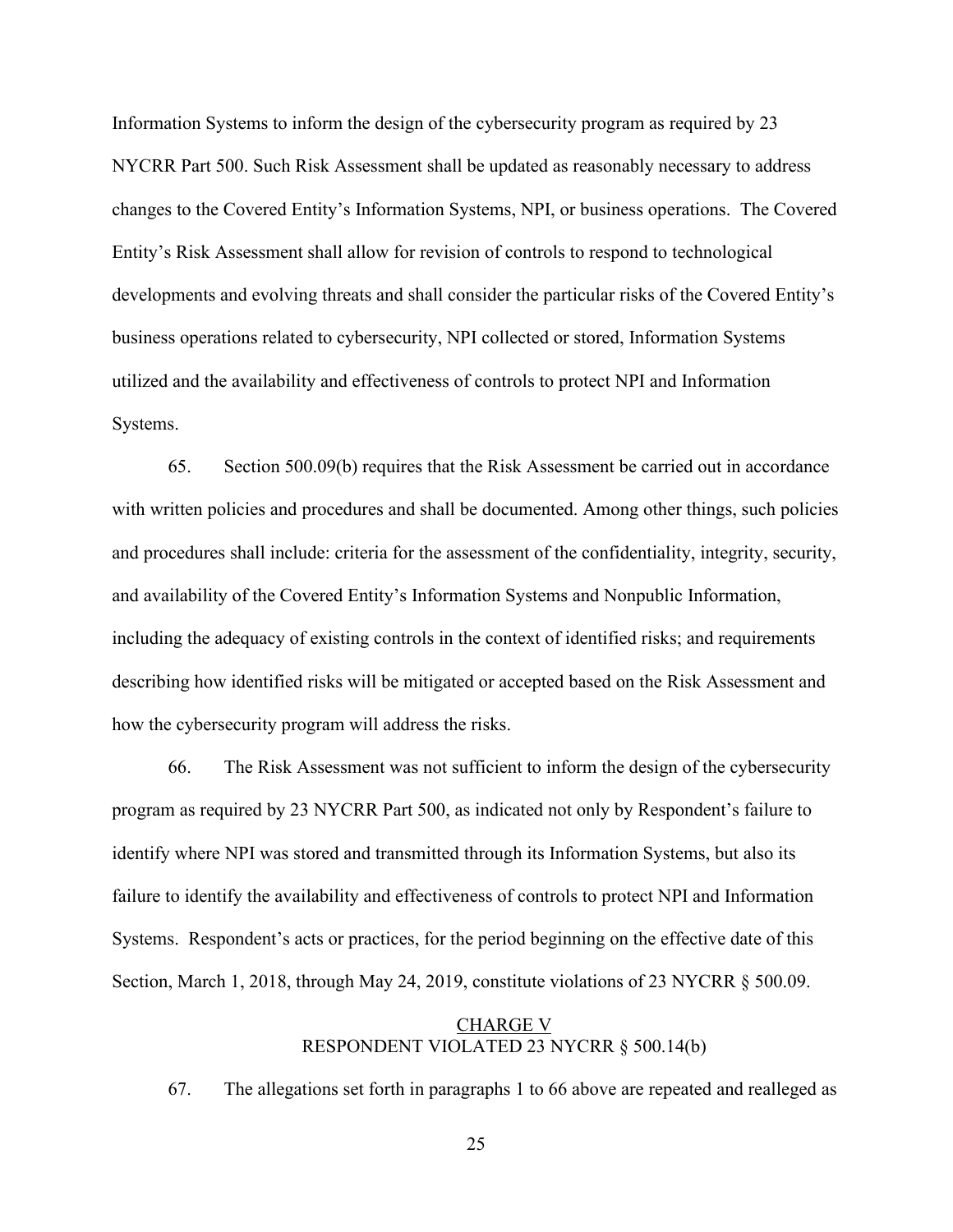if fully set forth herein.

68. Section 500.14(b) of the Cybersecurity Regulation, 23 NYCRR § 500.14(b), requires that as part of its cybersecurity program, each Covered Entity is required to provide regular cybersecurity awareness training for all personnel, and such training must be updated to reflect risks identified by the Covered Entity in its Risk Assessment.

69. Respondent did not provide adequate data security training for Respondent's employees and affiliated title agents responsible for identifying and uploading sensitive documents into the FAST system and in using the EaglePro system. This failure was especially significant since both the process of identifying sensitive documents and the only control preventing NPI from being distributed through EaglePro depended solely on employees and users correctly identifying sensitive documents and treating them appropriately. As a result, Respondent did not adopt cybersecurity awareness training that reflected the risks inherent in its operations and led to the Vulnerability reported on May 24, 2019. Respondent's acts or practices, for the period beginning on the effective date of the Section, March 1, 2018, through May 24, 2019, constitute violations of 23 NYCRR § 500.14.

#### CHARGE VI RESPONDENT VIOLATED 23 NYCRR § 500.15

70. The allegations set forth in paragraphs 1 to 69 above are repeated and realleged as if fully set forth herein.

71. Section 500.15 of the Cybersecurity Regulation, 23 NYCRR § 500.15 requires that Covered Entities implement controls, including encryption, to protect NPI held or transmitted by the Covered Entity both in transit over external networks and at rest. This section allows for the use of effective alternative compensating controls to secure NPI in transit over external networks and at rest if encryption of such is infeasible. Such compensating controls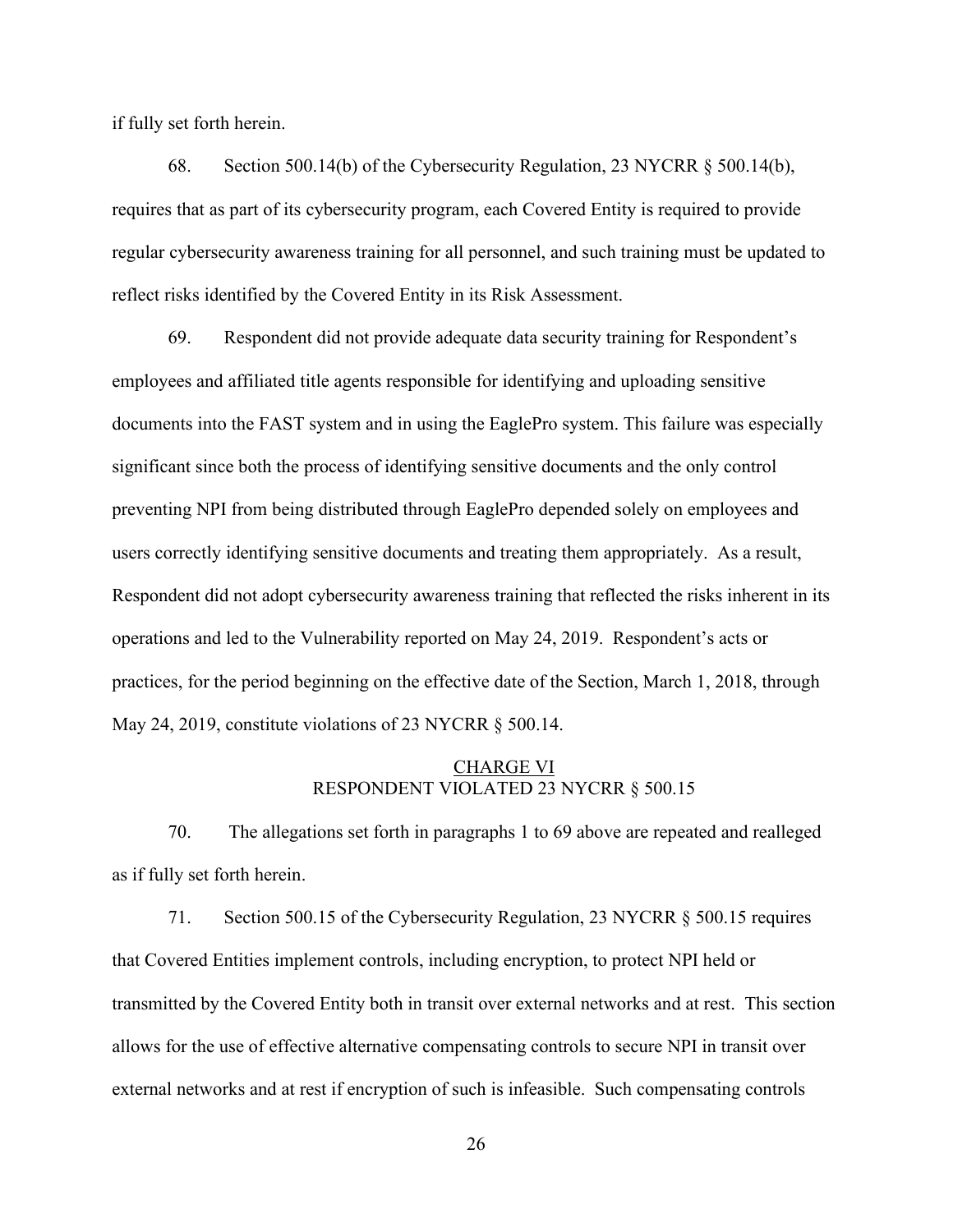must be reviewed and approved by the Covered Entity's CISO. To the extent that a Covered Entity is utilizing compensating controls, the feasibility of encryption and effectiveness of the compensating controls shall be reviewed by the CISO at least annually.

72. Until the end of 2018, Respondent failed to encrypt documents marked as sensitive within the FAST repository. Other documents that contained sensitive data but were erroneously not marked as sensitive– were not encrypted until mid-2019. Respondent did not implement controls suitable to protect the NPI stored or transmitted by it, both in transit over external networks and at rest, nor did Respondent implement suitable compensating controls approved by the CISO. Respondent's acts or practices, for the period beginning on the effective date of the Section, September 3, 2018, through May 24, 2019, constitute violations of 23 NYCRR § 500.15.

#### CHARGE VII RESPONDENT VIOLATED 23 NYCRR § 500.02(b)(2)

73. The allegations set forth in paragraphs 1 to 72 above are repeated and realleged as if fully set forth herein.

74. Section 500.02 of the Cybersecurity Regulation, 23 NYCRR § 500.02, requires that each Covered Entity maintain a cybersecurity program designed to protect the confidentiality, integrity, and availability of the Covered Entity's Information Systems. The cybersecurity program must be designed to perform certain "core cybersecurity functions," including but not limited to "(2) use defensive infrastructure and the implementation of policies and procedures to protect the Covered Entity's Information Systems, and the Nonpublic Information stored on those Information Systems, from unauthorized access, use or other malicious acts."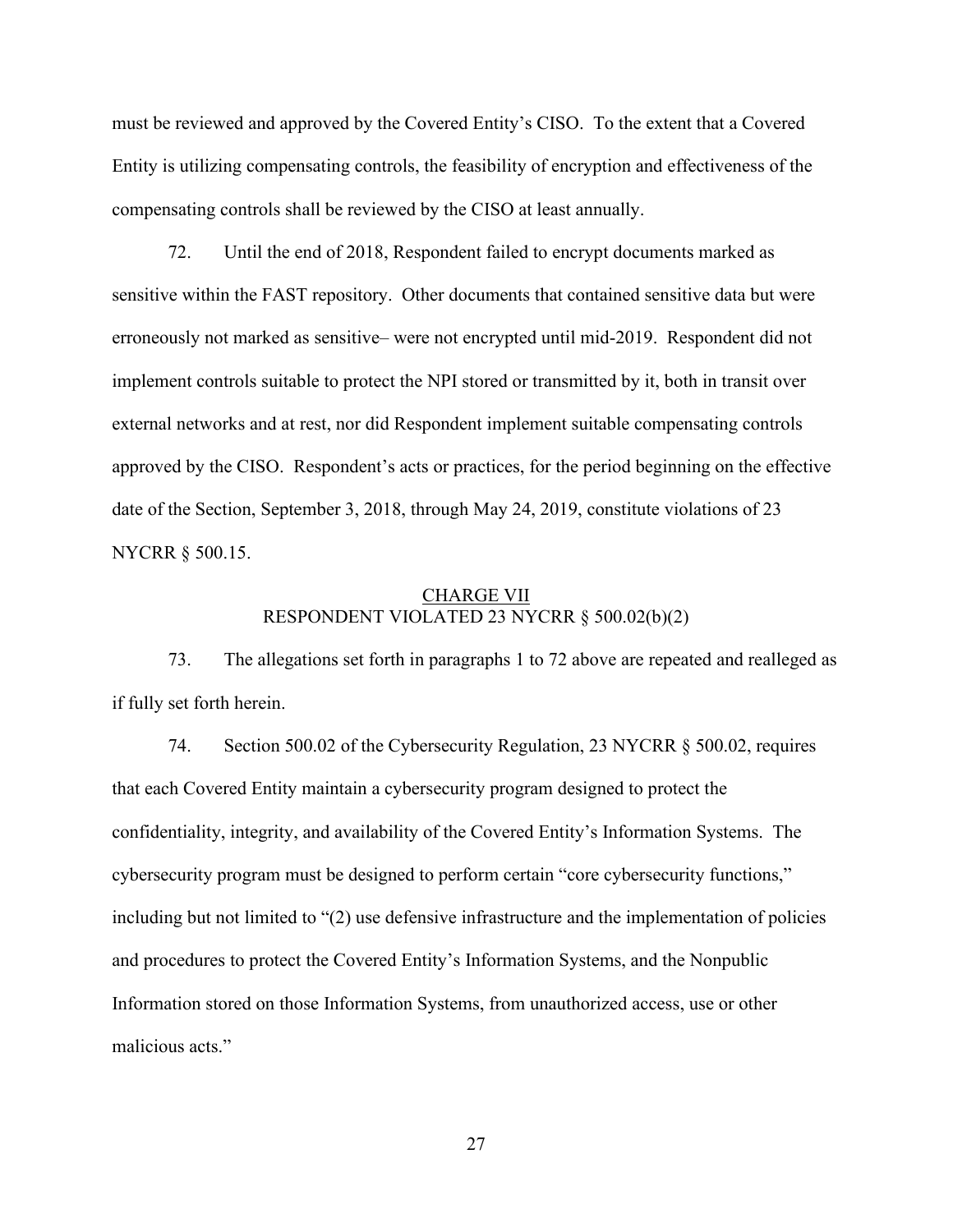75. The glaring deficiencies in Respondent's vulnerability management program detailed above demonstrate Respondent's failure to implement effective policies and procedures which would protect Respondent's Information Systems from unauthorized access, use or other malicious acts. Respondent's failure to implement a fully functional vulnerability management program contributed to the length of time the Vulnerability existed, thereby exposing millions of documents containing NPI to potential malicious actors. Respondent's acts or practices, for the period beginning on the effective date of the Section, August 27, 2018, through the present, constitute violations of 23 NYCRR § 500.02(b)(2).

### CHARGE VIII RESPONDENT VIOLATED 23 NYCRR § 500.03(g)

76. The allegations set forth in paragraphs 1 to 75 above are repeated and realleged as if fully set forth herein.

77. Section 500.03 of the Cybersecurity Regulation, 23 NYCRR § 500.03, requires that a Covered Entity implement and maintain a written policy or policies, approved by a Senior Officer or the board of directors (or an appropriate committee thereof) or equivalent governing body, setting forth the Covered Entity's policies and procedures for the protection of its Information Systems and the NPI stored on those Information Systems. Section 500.03 further requires that the cybersecurity policy shall address, *inter alia*, the Covered Entity's "(g) systems and network security." 23 NYCRR  $\S$  500.03(g).

78. Respondent failed to maintain and implement effective systems and network security controls to adequately protect its Information Systems and the NPI stored therein. These failures were apparent from the voluminous amount of vulnerabilities present in Respondent's Information Systems which went unremediated well past the deadlines contained in the policies allegedly used by Respondents. Respondent's acts or practices, for the period beginning on the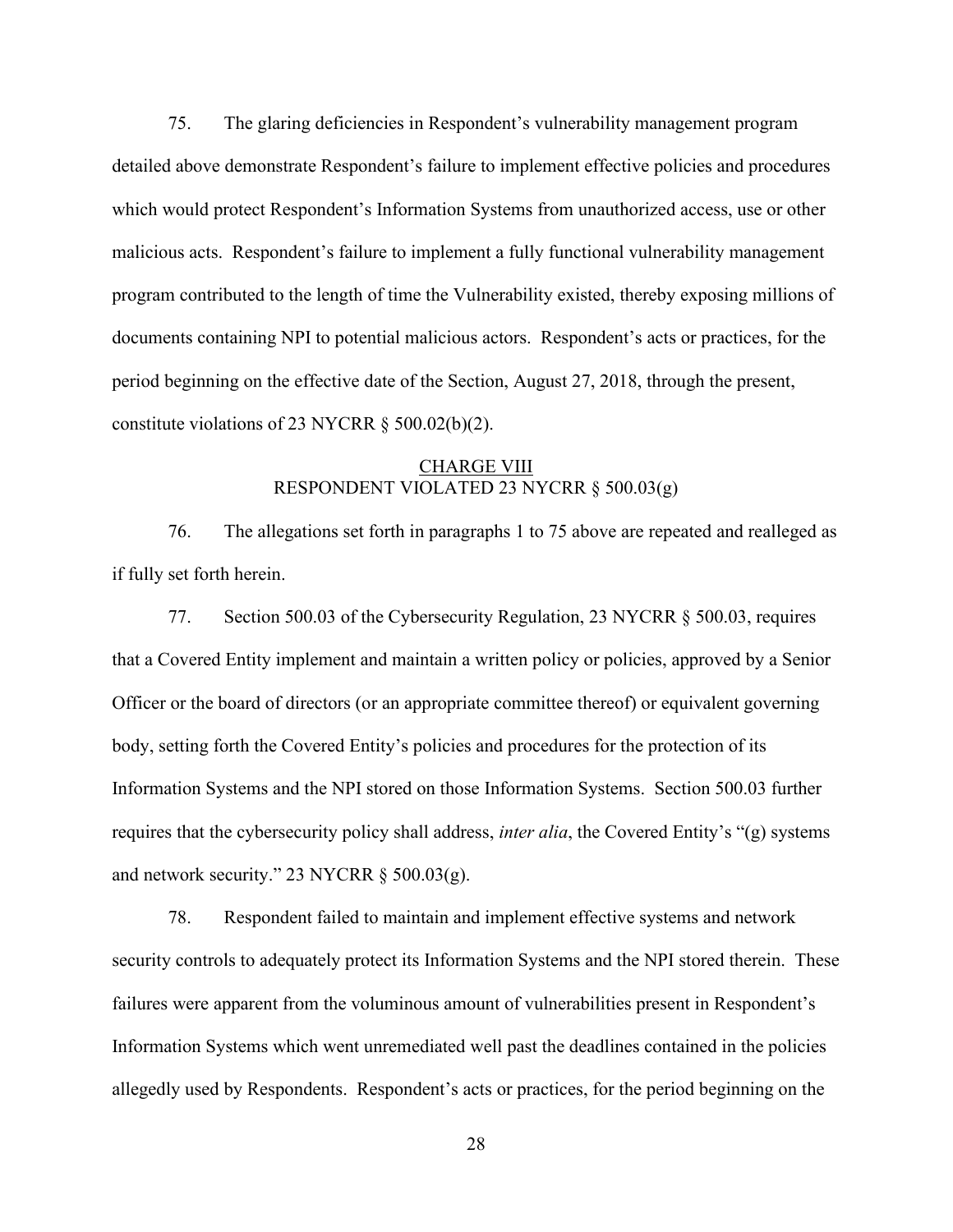effective date of the Section, August 27, 2018, through the present, constitute violations of 23 NYCRR § 500.03(g).

### CHARGE IX RESPONDENT VIOLATED 23 NYCRR § 500.04(b)

79. The allegations set forth in paragraph 1 to 78 above are repeated and realleged as if fully set forth herein.

80. Section 500.04(b) of the Cybersecurity Regulation, 23 NYCRR § 500.04(b), requires that each Covered Entity's CISO report to the Covered Entity's Board of Directors, on an annual basis, "on the Covered Entity's cybersecurity program and material cybersecurity risks." 23 NYCRR § 500.04(b). In doing so, the CISO must consider, *inter alia*, the "material cybersecurity risks of the Covered Entity" and the "overall effectiveness of the Covered Entity's cybersecurity program." 23 NYCRR § 500.04(b)(3) & (4).

81. Respondent's CISO failed to apprise the Board of the deeply flawed state of Respondent's vulnerability management. While vulnerability management was repeatedly identified as a serious risk, the CISO's reports to the Board did not include the scope and the worsening nature of the deficiencies. Respondent's acts and practices, or lack thereof, for the period beginning on the effective date of the Section, March 1, 2018, through at least December 2019, constitute violations of 23 NYCRR § 500.04(b).

#### CHARGE X RESPONDENT VIOLATED 23 NYCRR  $\S$  500.10(a)(1) & (2)

82. The allegations set forth in paragraph 1 to 81 above are repeated and realleged as if fully set forth herein.

83. Section 500.10(a)(1) of the Cybersecurity Regulation, 23 NYCRR  $\S$  500.10(a)(1), requires that each Covered Entity "utilize qualified cybersecurity personnel of the Covered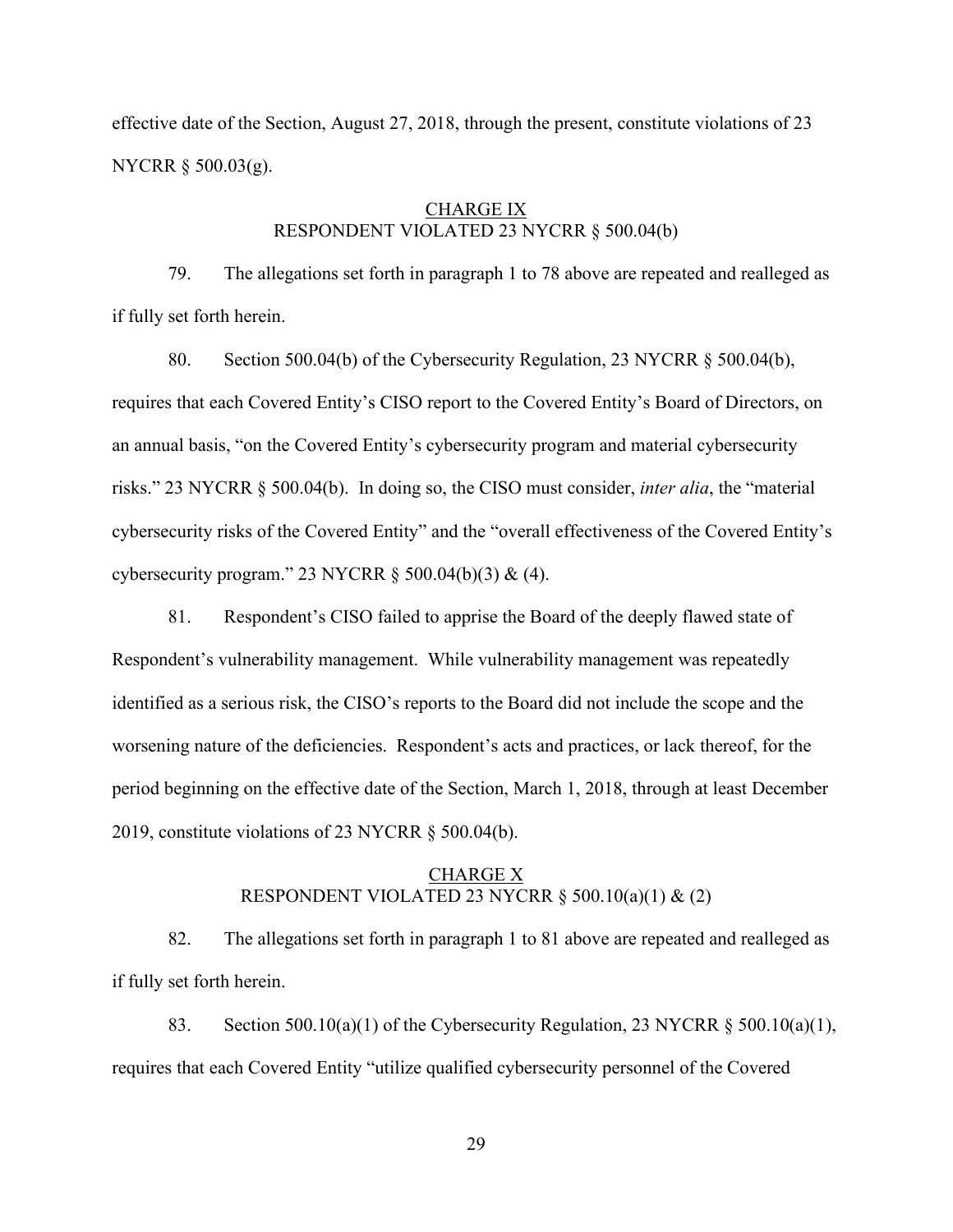Entity . . . sufficient to manage the Covered Entity's cybersecurity risks and to perform or oversee the performance of core cybersecurity function specified in section 500.02(b)(1)-(6) of this Part." 23 NYCRR § 500.10(a)(1).

84. Section 500.10(a)(2) of the Cybersecurity Regulation, 23 NYCRR  $\S$  500.10(a)(2), further requires that each Covered Entity "provide cybersecurity personnel with cybersecurity updates and training sufficient to address relevant cybersecurity risks." 23 NYCRR § 500.10(a)(2).

85. The senior personnel, including Individual-1 and the CISO, in charge of managing key aspects of Respondent's cybersecurity program lack the requisite qualifications to hold their positions. The training offered to the senior personnel, including Individual-1, the CISO, and the other cybersecurity personnel employed by Respondent, was insufficiently tailored to address nuanced cybersecurity issues likely to arise in the context of Respondent's business model.

86. Respondent's acts and practices, or lack thereof, for the period beginning on the effective date of the Section, August 28, 2017, through the present, constitute violations of 23 NYCRR § 500.10(a)(1) & (b).

#### CHARGE XI RESPONDENT VIOLATED 23 NYCRR § 500.17(b)

87. The allegations set forth in paragraph 1 to 86 above are repeated and realleged as if fully set forth herein.

88. Section 500.17(b) of the Cybersecurity Regulation, 23 NYCRR § 500.17(b), requires that each Covered Entity submit an annual statement to the Department "certifying that the Covered Entity is in compliance with the requirements [of the Cybersecurity Regulation."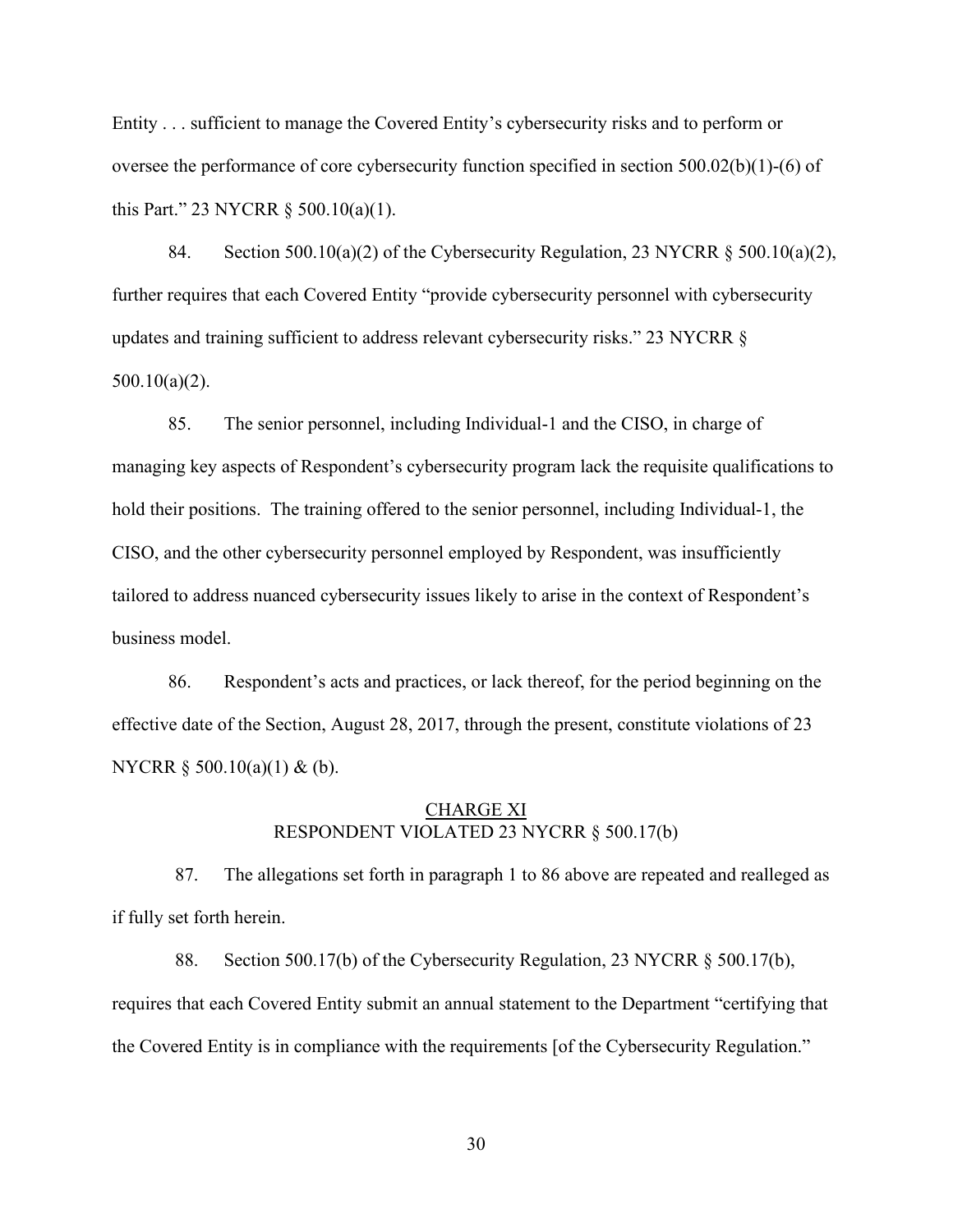Such certification should be based on "records, schedules and data" maintained by the Covered Entity. 23 NYCRR § 500.17(b).

89. Respondent's CISO certified compliance with the Cybersecurity Regulation on January 29, 2018 for the year 2017.

90. Respondent was aware that there were material deficiencies in its cybersecurity program at the time it certified. As a result, the certification filed by Respondent for 2017 was false and constitutes a violation of 23 NYCRR § 500.17(b).

### CHARGE XII RESPONDENT VIOLATED 23 NYCRR § 500.17(b)

91. The allegations set forth in paragraph 1 to 90 above are repeated and realleged as if fully set forth herein.

92. Section 500.17(b) of the Cybersecurity Regulation, 23 NYCRR § 500.17(b), requires that each Covered Entity submit an annual statement to the Department "certifying that the Covered Entity is in compliance with the requirements [of the Cybersecurity Regulation." Such certification should be based on "records, schedules and data" maintained by the Covered Entity. 23 NYCRR § 500.17(b).

93. Respondent's CISO certified compliance with the Cybersecurity Regulation on January 3, 2019 for the year 2018.

94. Respondent was aware that there were material deficiencies in its cybersecurity program at the time it certified. As a result, the certification filed by Respondent for 2018 was false and constitutes a violation of 23 NYCRR § 500.17(b).

### CHARGE XIII RESPONDENT VIOLATED 23 NYCRR § 500.17(b)

95. The allegations set forth in paragraph 1 to 94 above are repeated and realleged as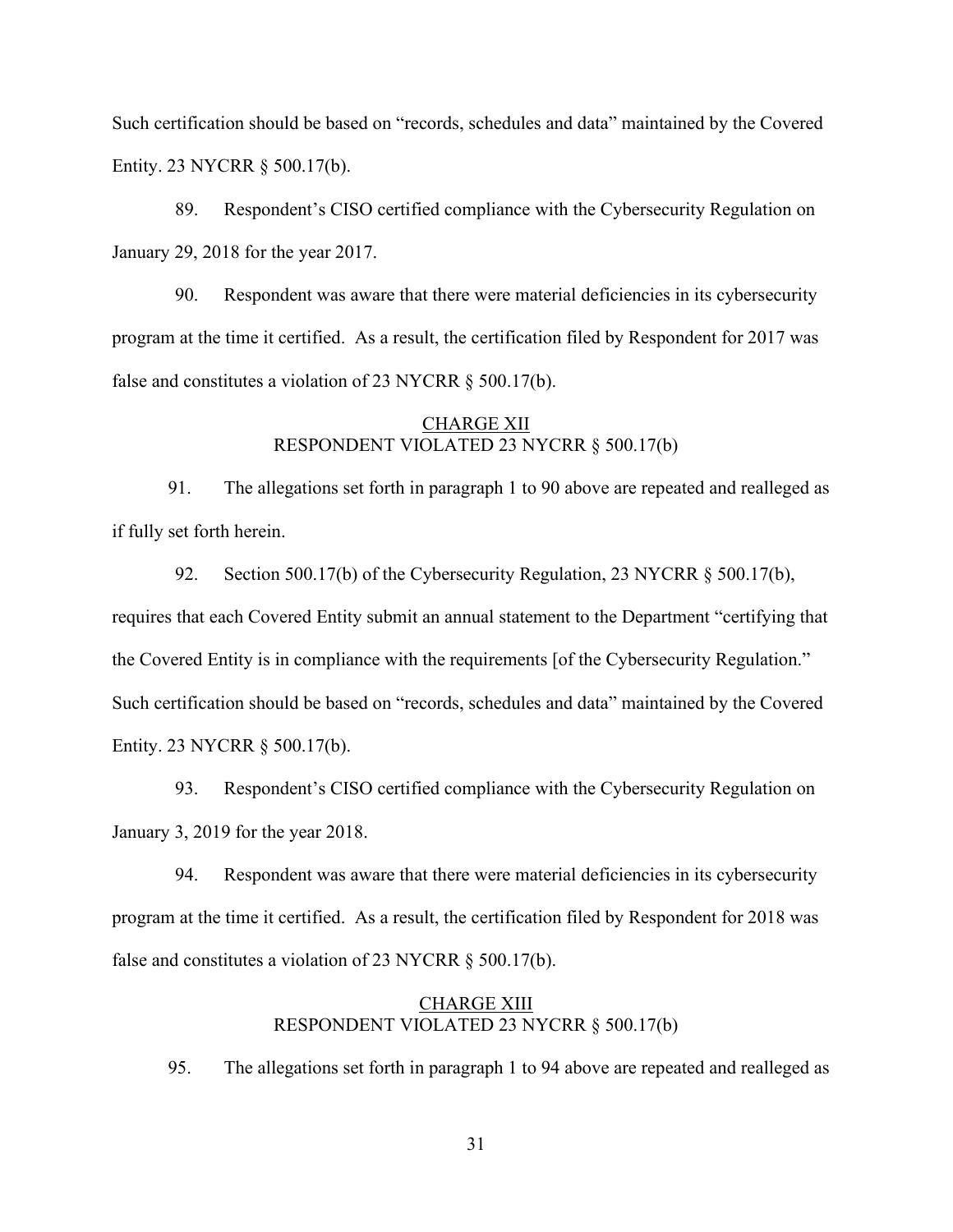if fully set forth herein.

96. Section 500.17(b) of the Cybersecurity Regulation, 23 NYCRR § 500.17(b), requires that each Covered Entity submit an annual statement to the Department "certifying that the Covered Entity is in compliance with the requirements [of the Cybersecurity Regulation." Such certification should be based on "records, schedules and data" maintained by the Covered Entity. 23 NYCRR § 500.17(b).

97. Respondent's CISO certified compliance with the Cybersecurity Regulation on May 6, 2020 for the year 2019.

98. Respondent was aware that there were material deficiencies in its cybersecurity program at the time it certified. As a result, the certification filed by Respondent for 2019 was false and constitutes a violation of 23 NYCRR § 500.17(b).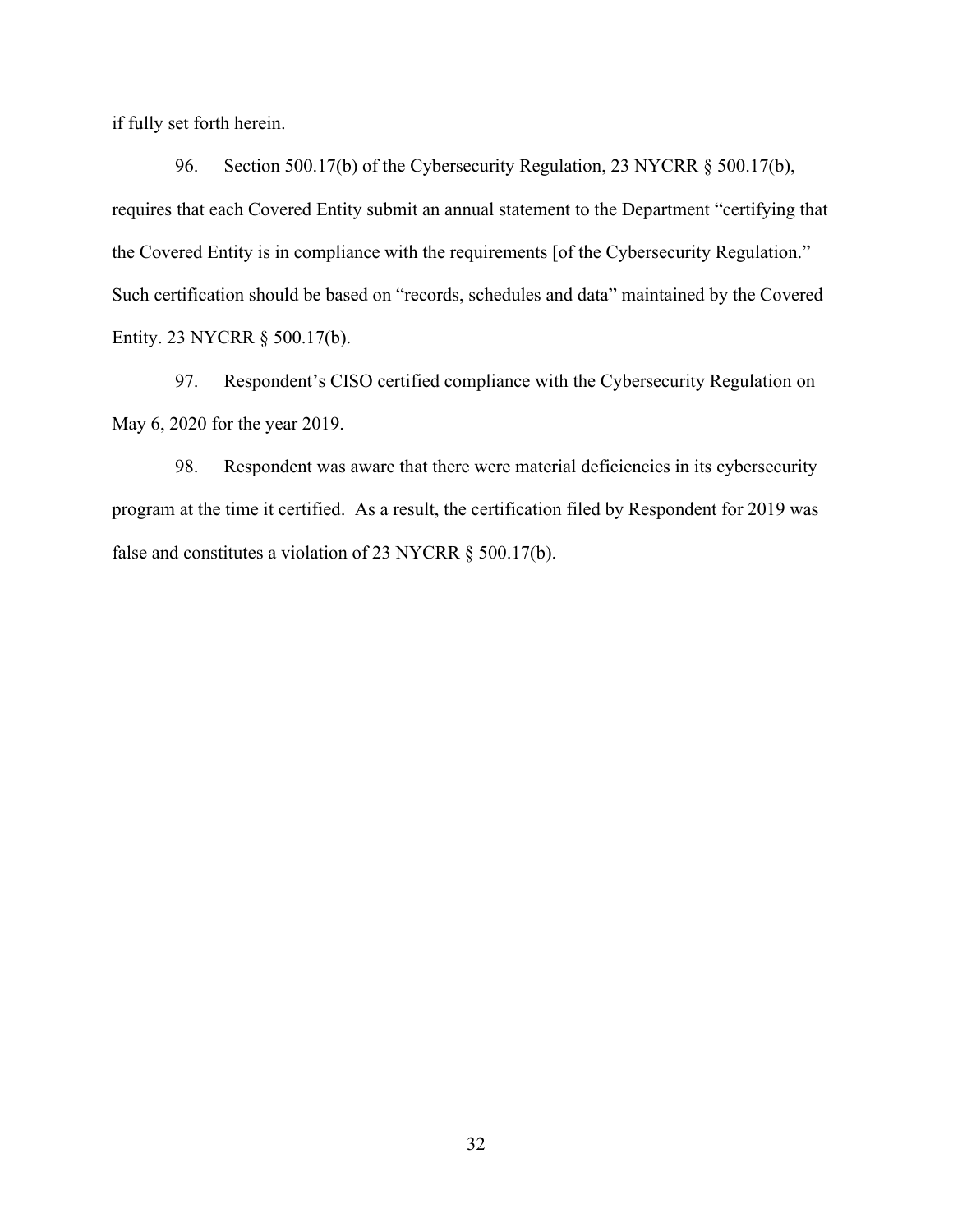PLEASE TAKE NOTICE THAT, as a result of these charged violations, the Department is seeking the following relief:

a) The imposition of civil monetary penalties against respondent with respect to those violations in which such penalties are authorized; and

b) The issuance of an order upon the Respondent requiring it to remedy the defined violations alleged herein; and

c) Such other relief as is deemed just and appropriate.

### PLEASE TAKE FURTHER NOTICE THAT:

(A) Respondent is a person within the meaning of Section 2402 of the Insurance Law, and as such, is within the jurisdiction of the Department for purposes of this hearing, which is brought against the Respondent pursuant to Article 24 of the Insurance Law.

(B) This Notice of Hearing and Statement of Charges is issued to Respondent pursuant to Section 2405 of the Insurance Law and Sections 305 and 306 of the Financial Services Law, and notice of the hearing is given to Respondent in accordance with Section 304 of the Financial Services Law.

(C) Your attention is directed to a statement in plain language, attached hereto as Appendix A, summarizing the provisions of 23 NYCRR Part 2. **This statement contains important information concerning your rights and the Department's hearing procedures and should be read carefully.** A copy of 23 NYCRR Part 2 will be furnished upon request.

(D) Interpreter services shall be made available to deaf persons, at no charge.

(E) Should you fail to appear at the time and place set forth above, or at any subsequent date fixed for the hearing, the hearing will proceed as scheduled and may result in the following: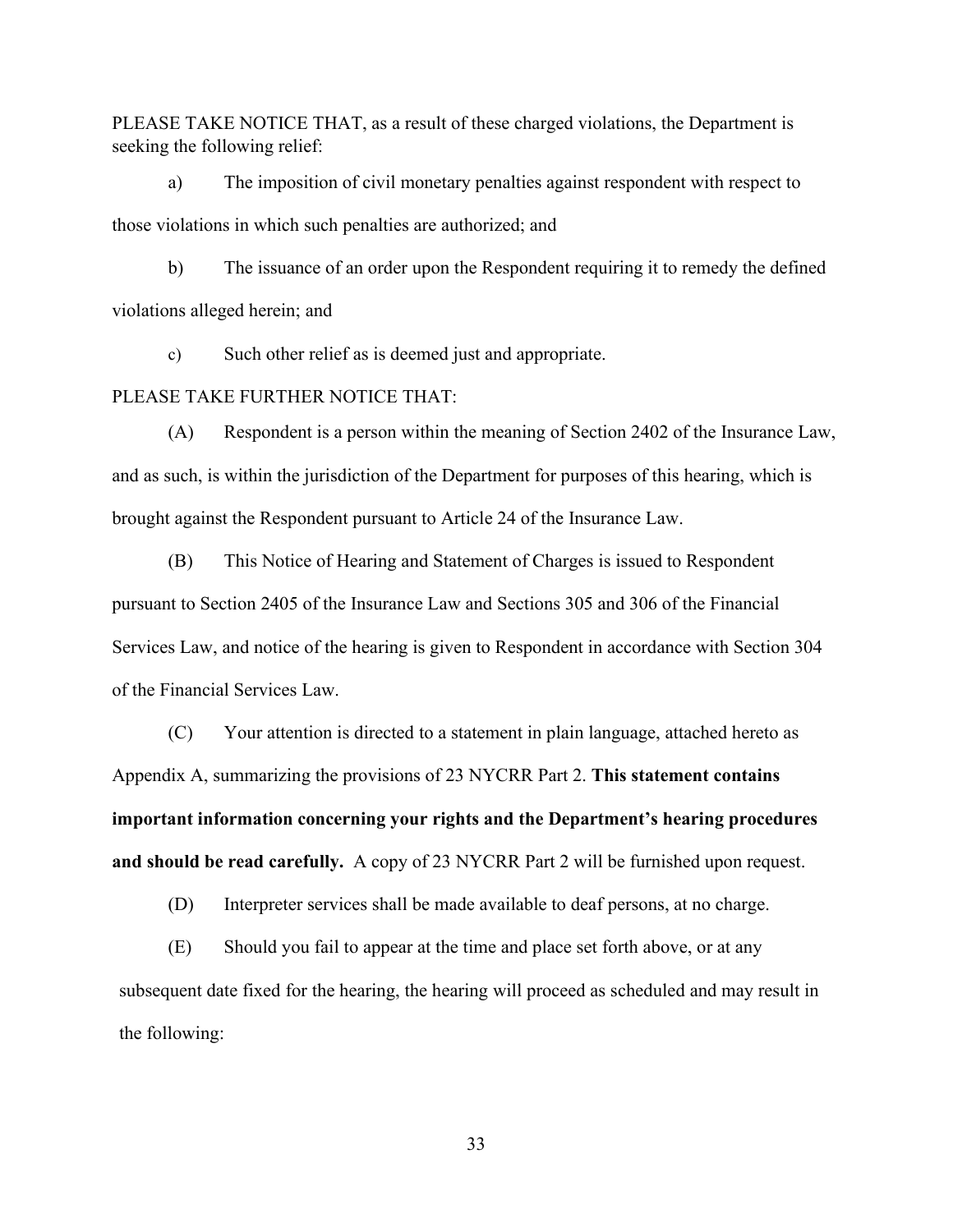- i. The issuance of a report by the Superintendent finding defined violations of 23 NYCRR Part 500 and the issuance of an order upon the Respondent requiring it to remedy the defined violations; and
- ii. The assessment of civil monetary fines against the Respondent pursuant to

Financial Services Law Section 408.

Dated: New York, New York June 17, 2021

NEW YORK STATE DEPARTMENT OF FINANCIAL SERVICES

By: /s/ *Katherine A. Lemire* KATHERINE A. LEMIRE Executive Deputy Superintendent Consumer Protection and Financial Enforcement

By: /s/ *Justin S. Herring* JUSTIN S. HERRING Executive Deputy Superintendent Cybersecurity Division

> ELIZABETH A. FARID MADELINE W. MURPHY  *Of Counsel*

One State Street New York, New York 10004 (212) 709-5578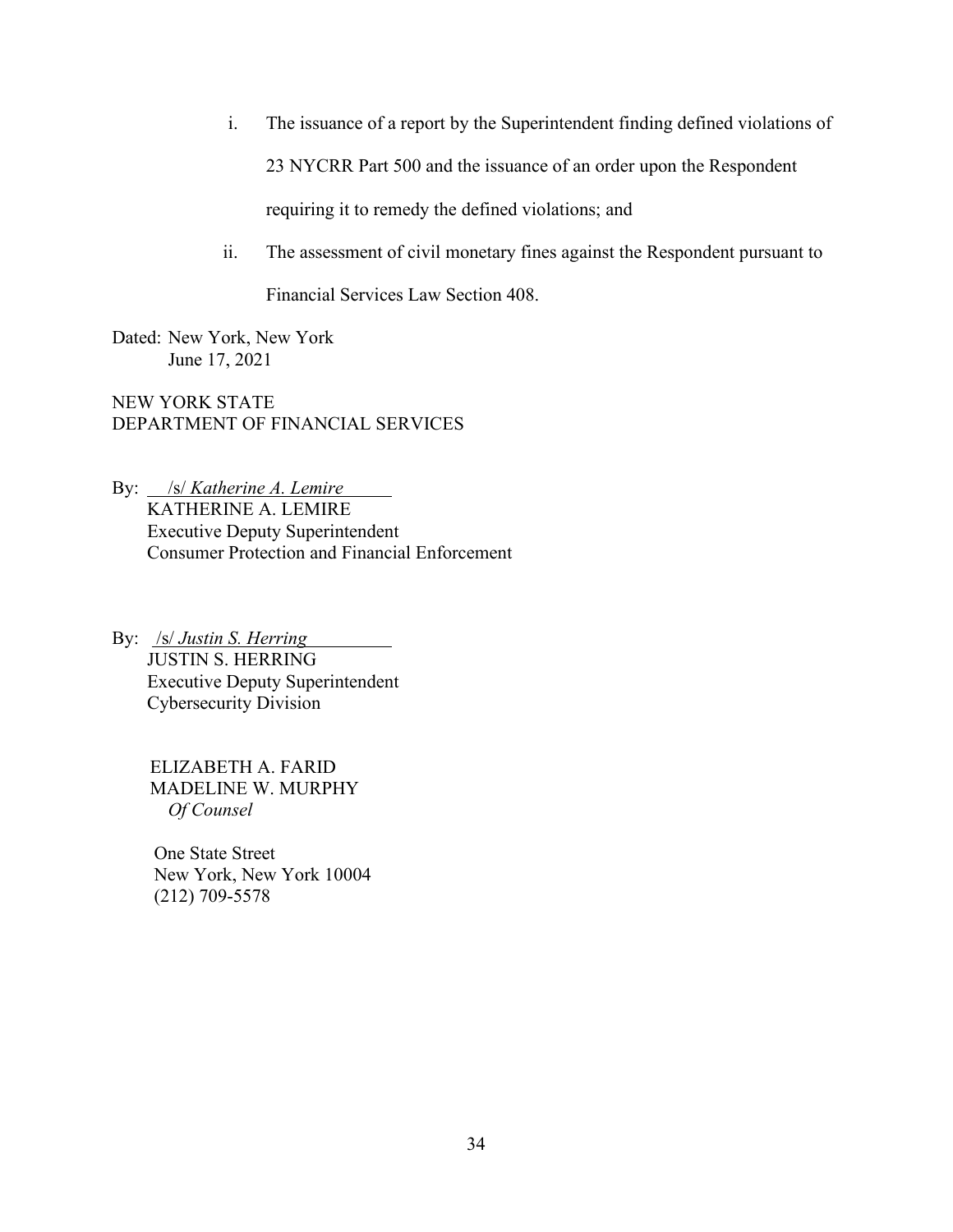# **APPENDIX A**



#### NEW YORK STATE DEPARTMENT OF FINANCIAL SERVICES ONE STATE STREET NEW YORK, NEW YORK 10004

## **SUMMARY OF HEARING PROCEDURES**

Summary of Hearing Procedures for Adjudicatory Proceedings as Set Forth in 23 NYCRR 2, as Required by section 301.3 of the State Administrative Procedure Act.

- 1. The Hearing will be conducted and administered in compliance with the State Administrative Procedure Act and the Financial Services Law and regulations promulgated thereunder and will be held before an impartial hearing officer who will make a Report of findings and recommendations to the Superintendent.
- 2. You must be ready and prepared with your evidence to present your case on the hearing date.
- 3. You may be represented by an attorney at the hearing. In the event you do not have an attorney, you may appear on your own behalf, a member of the partnership may appear on behalf of the partnership, or an authorized officer of an entity may represent that entity.
- 4. You may file a written answer to notice of action or proposed action. If you do so, it should be delivered at least two (2) days before the hearing date to the New York State Department of Financial Services ("Department") official who signed the notice of action or proposed action.
- 5. You may present evidence and have witnesses testify at the hearing. If you believe a witness will not appear voluntarily and you do not have an attorney representing you, you may request the Superintendent, a Deputy Superintendent, the hearing officer assigned to hear the matter, or any employee of the department authorized by the Superintendent to furnish you with a subpoena to compel the witness' attendance. If the subpoena is issued to you, the service of the subpoena upon the witness and payment of all required fees is your responsibility.